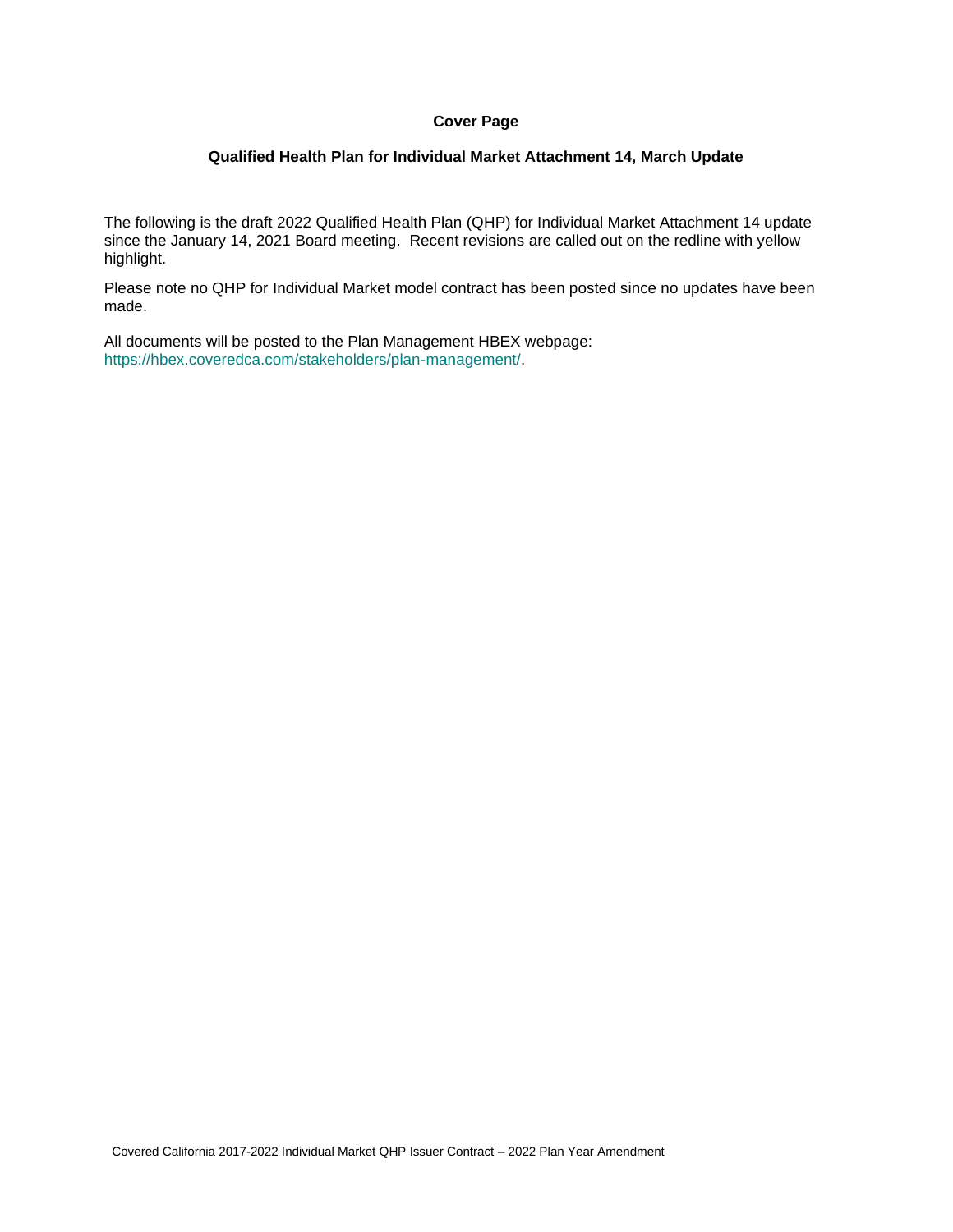#### **Attachment 14. Performance Standards**

During the term of this Agreement, Contractor shall meet or exceed the Performance Standards identified in this Attachment. For those Performance Standards with Penalties, Contractor shall be responsible for payment of penalties for Contractor's failure to meet the Performance Standards in accordance with the terms set forth in Section 6.1 of the Agreement and this Attachment 14. Contractor shall submit the data required by the Performance Standards by the date specified by Covered California. Some of the data required applies to a window of time. Some of the data represents a point in time. This measurement timing is described in more detail in the sections within this attachmentAttachment.

Contractor shall monitor and track its performance each month against the Performance Standards and provide Covered California with a detailed Monthly Performance Report in a mutually-agreeable format. Contractor must report on Covered California business only and report Contractor's Enrollees in Covered California for the Individual Exchange separate from Contractor's Enrollees in Covered California for Small Business. Except as otherwise specified below in the Performance Standards Table, the reporting period for each Performance Standard shall be one calendar month. All references to days shall be calendar days and references to time of day shall be to Pacific Standard Time.

If Contractor fails to meet any Performance Standard in any calendar month (whether or not the failure is excused), Covered California may request and Contractor shall (a) investigate and report on the root cause of the problem; (b) develop a corrective action plan (where applicable); (c) to the extent within Contractor's control, remedy the cause of the performance failure and resume meeting the affected Performance Standards; (d) implement and notify Covered California of measures taken by Contractor to prevent recurrences, if the performance failure is otherwise likely to recur; and (e) make written recommendations to Covered California for improvements in Contractor's procedures.

As specified below, certain Performance Standards are subject to penalties. The total amount at risk is equal to ten percent (10%) of the total Participation Fee paid by Contractor in accordance with the terms set forth in Section 5.1.3 of the Agreement for the Individual Market (At-Risk Amount). Penalties will be determined on an annual basis at the end of each calendar year, based on Contractor's final year-end data for each Performance Standard. The amount of penalty will be reduced by any credit Contractor receives. Where applicable, performance is assessed for each product (HMO, PPO, EPO) the Contractor offers. Penalties are weighted by enrollment in the product for Contractor's with multiple products. Covered California has specified below when the At-Risk Amount or the performance requirements differ by product. In no event shall the total credits to Contractor exceed the total amount of the performance penalty owed to Covered California by Contractor.

Covered California will provide the Contractor an Initial Contractor Performance Standard Evaluation Report, covering preliminary year end data available, which Covered California will send to Contractor for review no later than February 28<sup>th</sup> of the following calendar year.

When the results of the Performance Standards are calculated, Covered California will provide Contractor with a Final Contractor Performance Standard Evaluation Report, along with an invoice, within 60 calendar days of receipt of the Performance Standards data requirements. Contractor shall remit payment to Covered California within 30 calendar days of receiving the Final Contractor Performance Measurement Evaluation Report and invoice.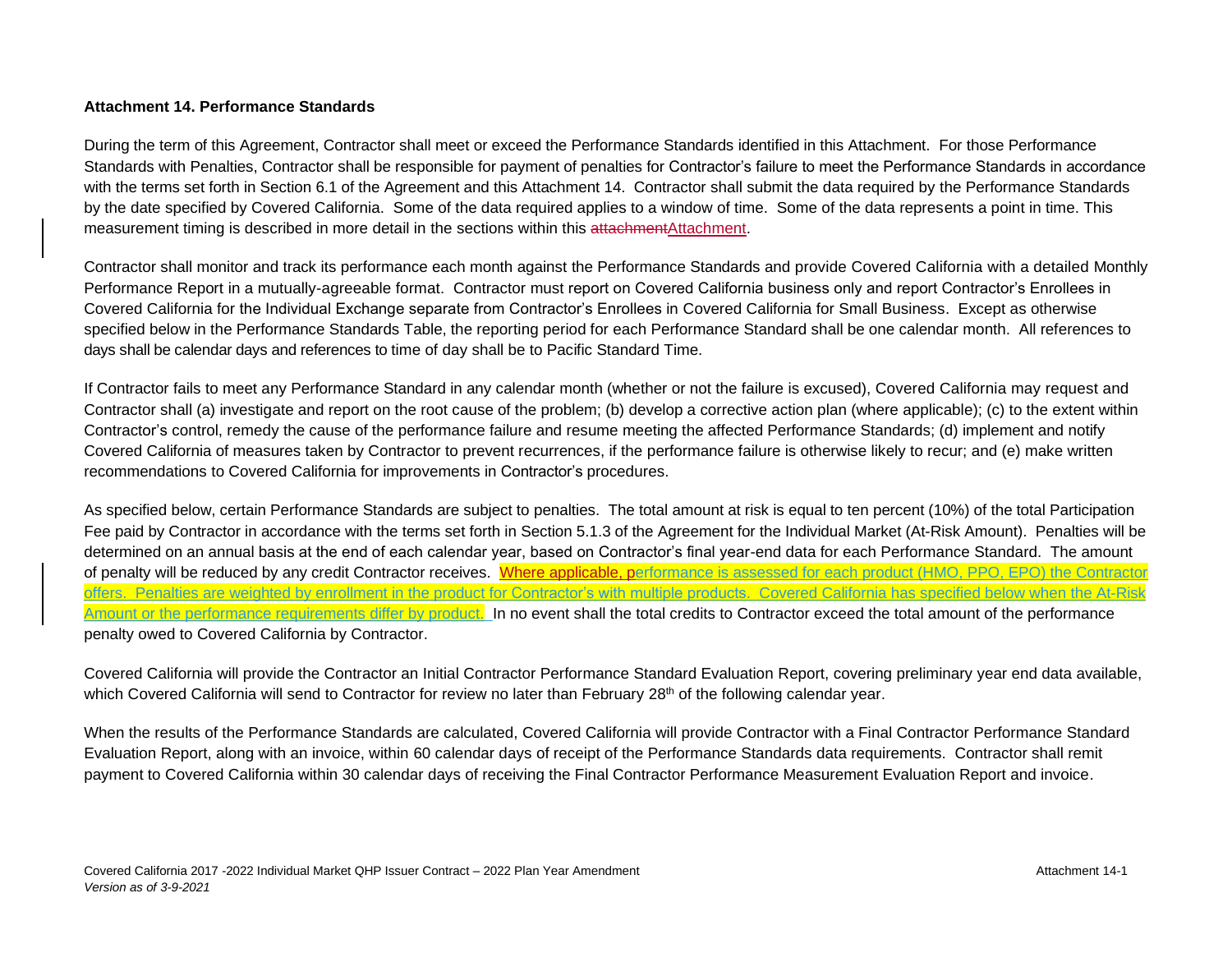If Contractor does not agree with either the Initial or Final Performance Standard Evaluation Report, Contractor may dispute the Report in writing within thirty (30) calendar days of receipt of that Report. The written notification of dispute shall provide a detailed explanation of the basis for the dispute. Covered California shall review and provide a written response to Contractor's dispute within thirty (30) calendar days of receipt of Contractor's notification of dispute. If the Contractor still disputes the findings of Covered California, Contractor may pursue additional remedies in accordance with Section 12.1 of the Agreement.

Contractor shall not be responsible for any failure to meet a Performance Standard if and to the extent that the failure is excused pursuant to Section 12.7 of the Agreement (Force Majeure), or the parties agree that the lack of compliance is due to Covered California's failure to properly or timely perform (or cause to be properly or timely performed) any responsibility, duty, or other obligation under this Agreement, provided that Contractor timely notifies Covered California of the problem and uses commercially reasonable efforts to perform and meet the Performance Standards notwithstanding Covered California's failure to perform or delay in performing.

If Contractor wishes to avail itself of one of these exceptions, Contractor must notify Covered California in its response to the performance report identifying the failure to meet such Performance Standard. This response must include: (a) the identity of the Performance Standard that is subject to the exception, and (b) the circumstances that gave rise to the exception in sufficient detail to permit Covered California to evaluate whether Contractor's claim of exception is valid. Notwithstanding anything to the contrary herein, in no event shall any failure to meet a Customer Satisfaction Performance Standard fall within an exception.

The Parties may adjust, suspend, or add Performance Standards from time to time, upon written agreement of the parties, without an amendment to this contract.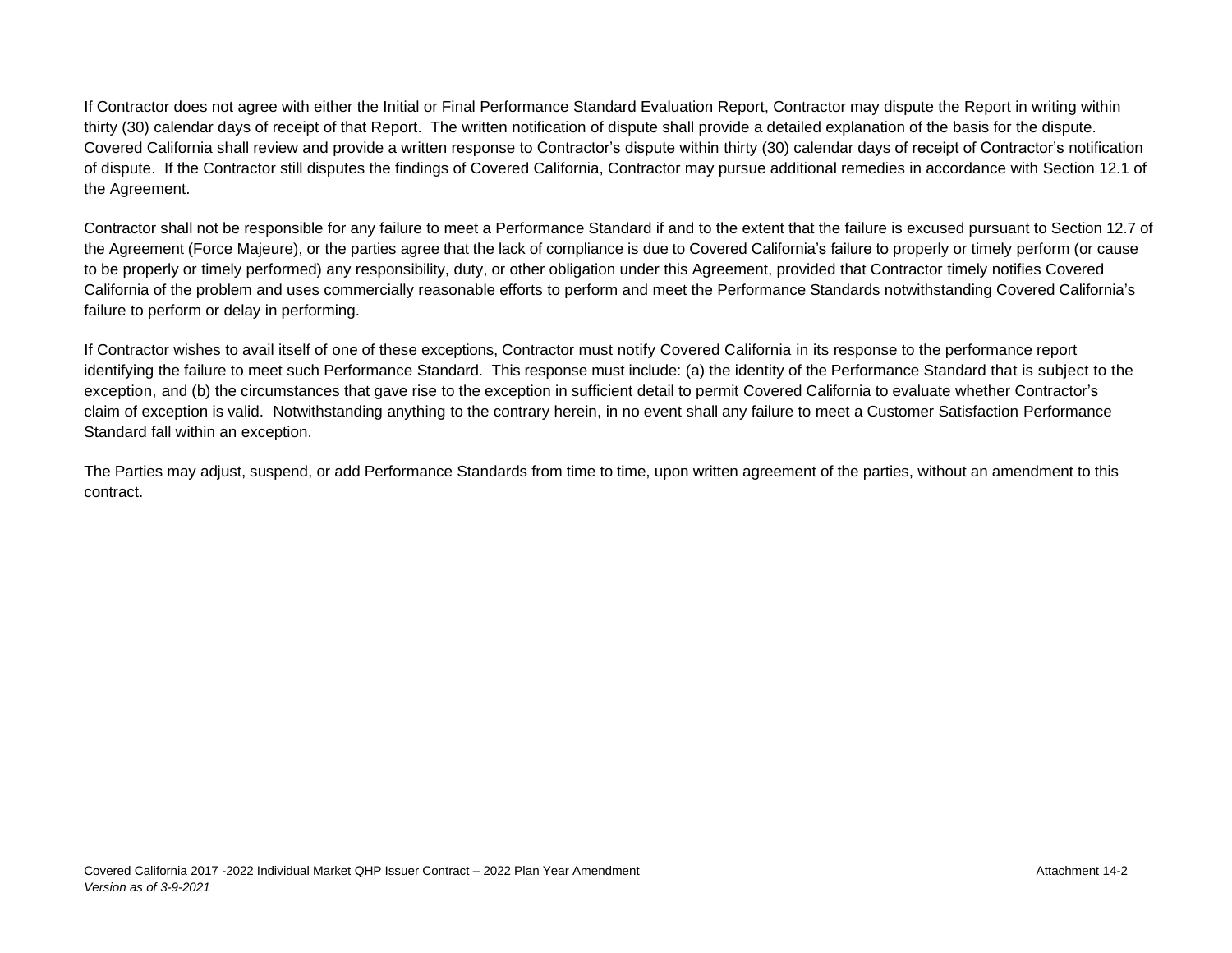# **Performance Standards and Expectations**

Covered California will create an Annual Report of Performance Standards and Expectations, displaying Contractor's final Plan Year 2022 performance in Performance Standards and Expectations, Standards 1.1 - 1.11, to be posted publicly on Covered California's website. Covered California will continue public reporting of its service level performance metrics.

|       | <b>Performance Standard</b>                                                                                  | <b>Performance Requirements</b>                                                                                                                                                            | <b>Contractor</b><br><b>Must Submit</b><br>Data by the 10th<br>of the following<br>month | <b>Measurement Period</b>             |
|-------|--------------------------------------------------------------------------------------------------------------|--------------------------------------------------------------------------------------------------------------------------------------------------------------------------------------------|------------------------------------------------------------------------------------------|---------------------------------------|
| 1.1   | <b>Abandonment Rate</b>                                                                                      | <b>Expectation:</b> No more than 3% of incoming calls abandoned in a<br>calendar month.                                                                                                    | X                                                                                        | January 1, 2022-<br>December 31, 2022 |
|       |                                                                                                              | Divide number of abandoned calls by the number of calls offered to a<br>phone representative.                                                                                              |                                                                                          |                                       |
| $1.2$ | <b>Service Level</b>                                                                                         | Expectation: 80% of calls answered in 30 seconds or less.                                                                                                                                  | X                                                                                        | January 1, 2022-<br>December 31, 2022 |
| 1.3   | <b>Grievance Resolution</b>                                                                                  | <b>Expectation: 95% of Covered California enrollee grievances resolved</b><br>within 30 days of initial receipt.                                                                           | X                                                                                        | January 1, 2022-<br>December 31, 2022 |
| 1.4   | <b>Covered California</b><br>member Email or<br><b>Written Inquiries</b><br>Answered and<br><b>Completed</b> | Expectation: 90% of Covered California member email or written<br>inquiries not relating to Urgent Access to Care issues answered and<br>completed within 15 business days of the inquiry. | $\sf X$                                                                                  | January 1, 2022-<br>December 31, 2022 |
| 1.5   | <b>ID Card Processing</b><br><b>Time</b>                                                                     | Expectation: 99% of ID cards issued within 10 business days of<br>receiving complete and accurate enrollment information and binder<br>payment for a specific consumer(s).                 | $\boldsymbol{\mathsf{X}}$                                                                | January 1, 2022-<br>December 31, 2022 |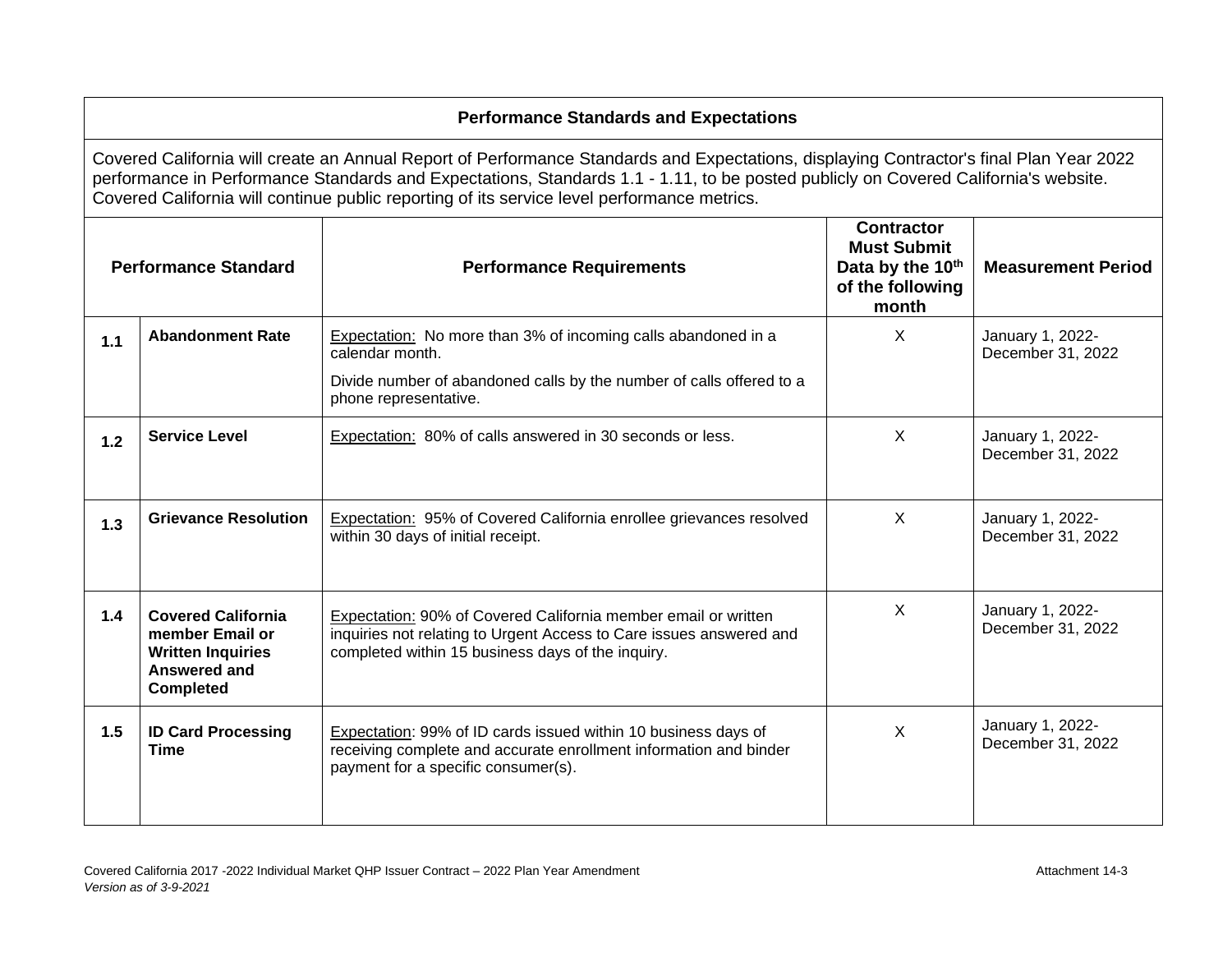|                             |                                                                                           | <b>Performance Standards and Expectations</b>                                                                                                                                                                                                          |                                                                                                      |                                                                                                            |
|-----------------------------|-------------------------------------------------------------------------------------------|--------------------------------------------------------------------------------------------------------------------------------------------------------------------------------------------------------------------------------------------------------|------------------------------------------------------------------------------------------------------|------------------------------------------------------------------------------------------------------------|
| <b>Performance Standard</b> |                                                                                           | <b>Performance Requirements</b>                                                                                                                                                                                                                        | <b>Contractor</b><br><b>Must Submit</b><br>Data by the 10 <sup>th</sup><br>of the following<br>month | <b>Measurement Period</b>                                                                                  |
| 1.6                         | <b>Implementation of</b><br><b>Appeals Decisions</b>                                      | Expectation: 90% of Administrative Law Judge decisions will be<br>implemented within ten (10) days of Contractor's receipt of all<br>necessary data elements from Covered California required to<br>implement the appeals decision.                    | $\times$                                                                                             | January 1, 2022-<br>December 31, 2022                                                                      |
| 1.7                         | 834 Processing                                                                            | Expectation: Covered California will receive a TA1 or 999 file, or both<br>as appropriate within three business days of receipt of the 834<br>transaction 95% of the time.                                                                             |                                                                                                      | Plan Year 2022, 834<br>transactions will begin<br>with renewals.<br>October 1, 2021 -<br>December 31, 2022 |
| 1.8                         | 834 Generation -<br><b>Effectuation and</b><br><b>Cancellation</b><br><b>Transactions</b> | Expectation:<br>Covered California will successfully receive and process effectuation,<br>and cancellation 834 transactions within 60 days from either the<br>coverage effective date or transaction timestamp, whichever is later<br>95% of the time. |                                                                                                      | Plan Year 2022 834<br>transactions will begin<br>with renewals.<br>October 1, 2021 -<br>December 31, 2022  |
| 1.9                         | 834 Generation -<br><b>Termination</b><br><b>Transactions</b>                             | Expectation:<br>Covered California will receive termination 834 transactions within ten<br>days of the grace period expiration 95% of the time.                                                                                                        |                                                                                                      | Plan Year 2022 834<br>transactions will begin<br>with renewals.<br>October 1, 2021 -<br>December 31, 2022  |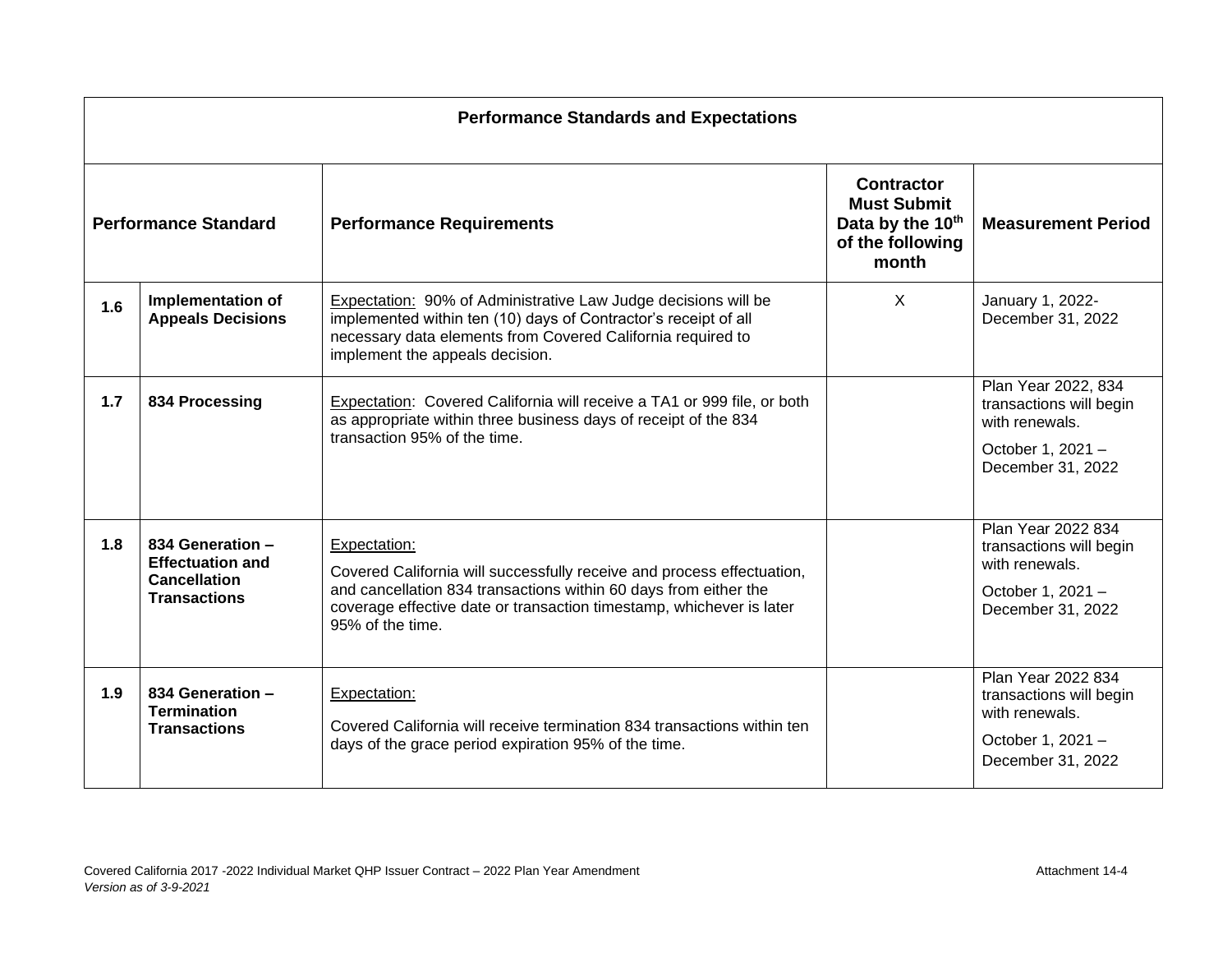|      | <b>Performance Standards and Expectations</b>       |                                                                                                                                                                                                                                                                                                                                                                                                   |                                                                                   |                                       |  |
|------|-----------------------------------------------------|---------------------------------------------------------------------------------------------------------------------------------------------------------------------------------------------------------------------------------------------------------------------------------------------------------------------------------------------------------------------------------------------------|-----------------------------------------------------------------------------------|---------------------------------------|--|
|      | <b>Performance Standard</b>                         | <b>Performance Requirements</b>                                                                                                                                                                                                                                                                                                                                                                   | Contractor<br><b>Must Submit</b><br>Data by the 10th<br>of the following<br>month | <b>Measurement Period</b>             |  |
| 1.10 | <b>Reconciliation</b><br><b>Process</b>             | Expectation: Covered California shall receive a comparison<br>reconciliation extract in accordance with the file validations and<br>resolution timelines, as mutually agreed upon in the Reconciliation<br>Process Guide (Extranet, Data Home, Contractor's folder) 90% of the<br>time for accuracy and timeliness.                                                                               |                                                                                   | January 1, 2022-<br>December 31, 2022 |  |
| 1.11 | <b>Provider Directory</b><br><b>Data Submission</b> | <b>Expectation:</b> Full and regular submission of provider data according to<br>the standards outlined in the Performance Standard contract specific<br>to contract Section 3.4.4. Submissions occur every month pursuant<br>to the submission schedule (Extranet, Plan Home, Resources,<br>Provider Directory Resources, Covered California Provider Data<br>Submission Schedule_Current Year). |                                                                                   | January 1, 2022-<br>December 31, 2022 |  |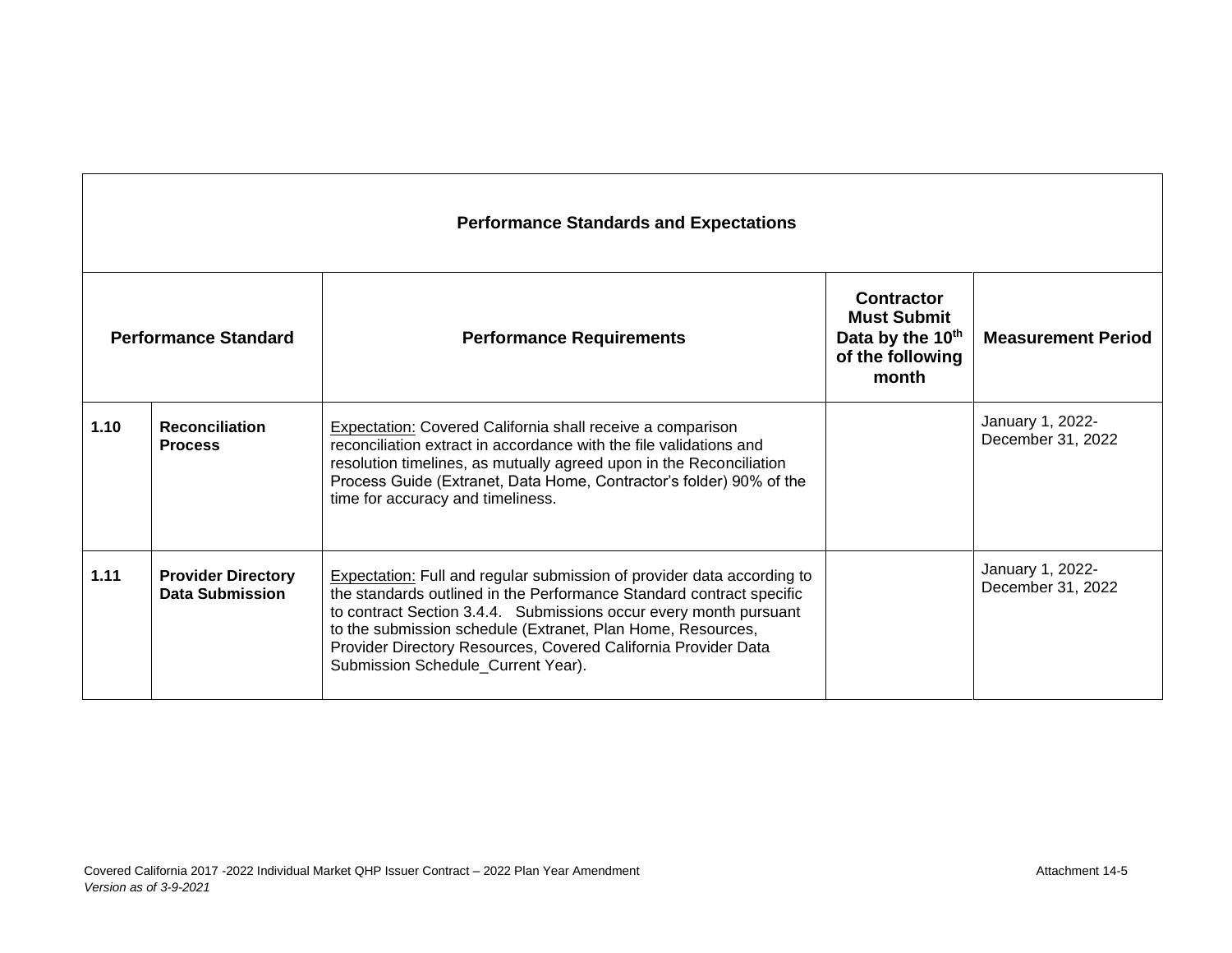|      |                                                                                        | <b>Performance Standards and Expectations</b>                                                                                                                                                                                                                                                                                                                                                                                                                                                                                                                                                                                        |                                                                                          |                                       |
|------|----------------------------------------------------------------------------------------|--------------------------------------------------------------------------------------------------------------------------------------------------------------------------------------------------------------------------------------------------------------------------------------------------------------------------------------------------------------------------------------------------------------------------------------------------------------------------------------------------------------------------------------------------------------------------------------------------------------------------------------|------------------------------------------------------------------------------------------|---------------------------------------|
|      | <b>Performance Standard</b>                                                            | <b>Performance Requirements</b>                                                                                                                                                                                                                                                                                                                                                                                                                                                                                                                                                                                                      | <b>Contractor</b><br><b>Must Submit</b><br>Data by the 10th<br>of the following<br>month | <b>Measurement Period</b>             |
| 1.12 | <b>Essential</b><br><b>Community</b><br><b>Providers - Article</b><br>3, Section 3.3.3 | Expectation:<br>$\mathbf{1}$ .<br>Contractor to demonstrate provider agreements with at least<br>15% of 340B non-hospital providers in each applicable rating region.<br>2.<br>Contractor to demonstrate provider agreements that reflect a<br>mix of essential community providers (hospital and non-hospital)<br>reasonably distributed to serve the low-income, vulnerable, or<br>medically underserved populations.<br>Or meet<br>Alternate Standard Contractor requirements.<br>Refer to Article 3, Section 3.3.3.                                                                                                              |                                                                                          | January 1, 2022-<br>December 31, 2022 |
| 1.13 | <b>Hospital Safety -</b><br>Attachment 7,<br><b>Article 10, Section</b><br>10.02       | Contractor shall adopt a payment strategy that places hospital<br>payments in Covered California networks either at risk or subject to a<br>bonus payment for quality performance Contractor may structure this<br>strategy according to its own priorities, with the exception that if the<br>Contractor uses readmissions measure, it shall not be the only<br>measure.<br>Contractor shall report on its strategy and progress on adoption of the<br>payment strategy annually.<br>Expectation: At least 2% of payments to hospitals in Covered<br>California network(s) are at-risk for quality performance by year-end<br>2021. |                                                                                          | January 1, 2022-<br>December 31, 2022 |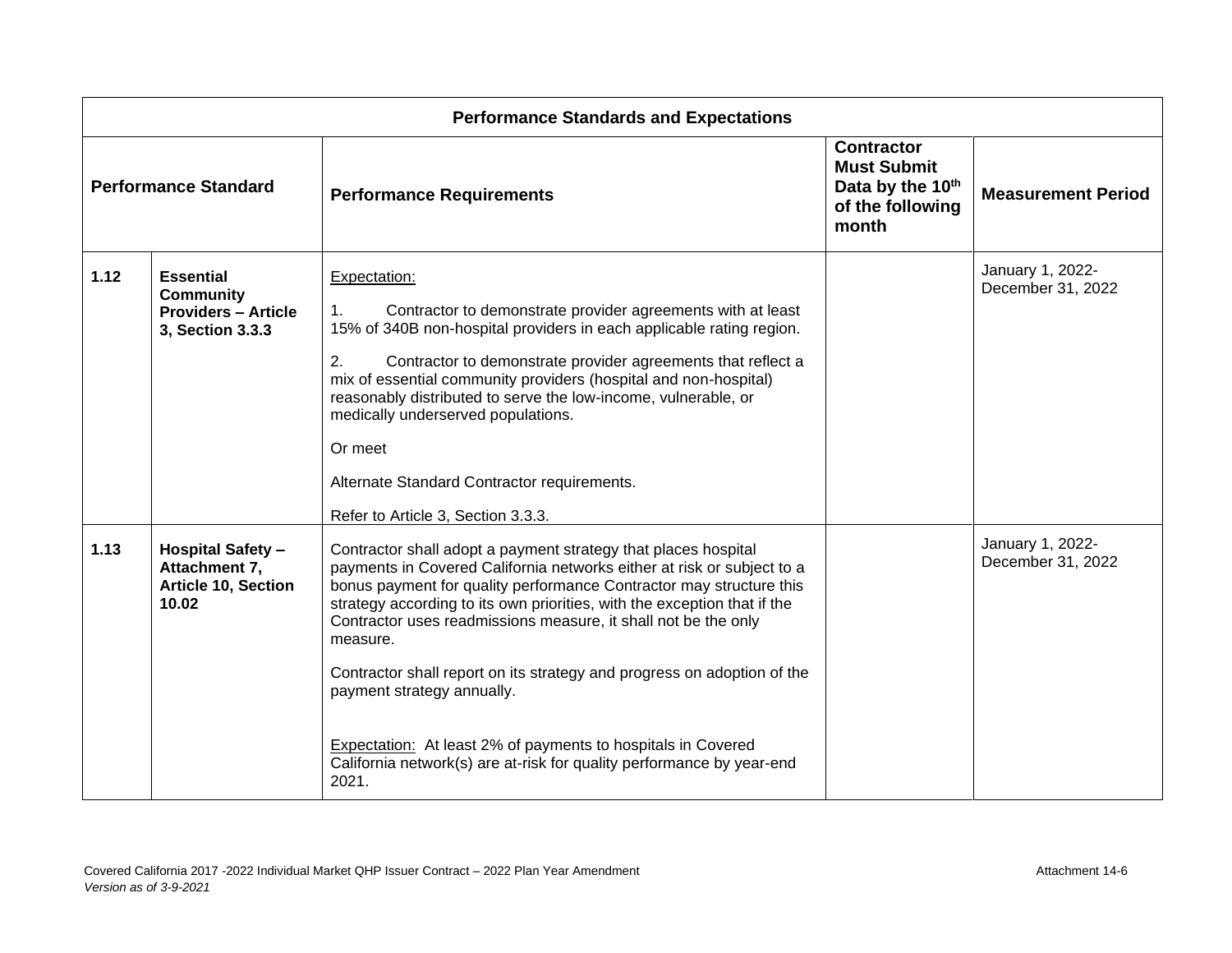#### **Health Evidence Initiative (HEI) Data**

Definitions for Performance Standard 2.1

Incomplete: A file or part of a file is missing, or critical data elements are not provided.

Irregular: Unexpected file or data element formatting, or record volumes or data element counts / sums deviate significantly from historical submission patterns for the data supplier.

Late: Data is submitted on a date later than the supplier's agreed-upon submission date (i.e., between the 5th and 15th of the month) plus five business days.

Non-Usable: HEI Vendor cannot successfully include submitted data in its database build, or HEI Vendor's or Covered CA's analysts determine that critical components of the submitted data cannot be used or relied upon in subsequent analytic work.

|     | <b>Performance Standard</b>                                                               | <b>Performance Requirements</b>                                                                                                                                                                                                                     |
|-----|-------------------------------------------------------------------------------------------|-----------------------------------------------------------------------------------------------------------------------------------------------------------------------------------------------------------------------------------------------------|
| 2.1 | <b>HEI Data Submission specific</b><br>to Attachment 7, Section 15.01<br>Data Submission. | Expectation: Full and regular submission of data according to the standards outlined in the Attachment 7<br>citations. The Contractor must work with Covered California and HEI vendor to ensure accuracy of data<br>variables on an ongoing basis. |
|     | 10% of At-Risk Amount.                                                                    | Performance Levels:                                                                                                                                                                                                                                 |
|     |                                                                                           | Incomplete, irregular, late or non-useable submission of HEI data: 3% penalty of total performance<br>1.<br>requirement.                                                                                                                            |
|     |                                                                                           | Failure to submit required financials (e.g., allowed, copay, coinsurance, and deductible amounts) or dental<br>claims covered under medical benefits constitutes incomplete submission.                                                             |
|     |                                                                                           | Full and regular submission according to the formats specified and useable by Covered California within 5<br>business days of each monthly reporting cycle: no penalty.                                                                             |
|     |                                                                                           |                                                                                                                                                                                                                                                     |
|     |                                                                                           |                                                                                                                                                                                                                                                     |
|     |                                                                                           |                                                                                                                                                                                                                                                     |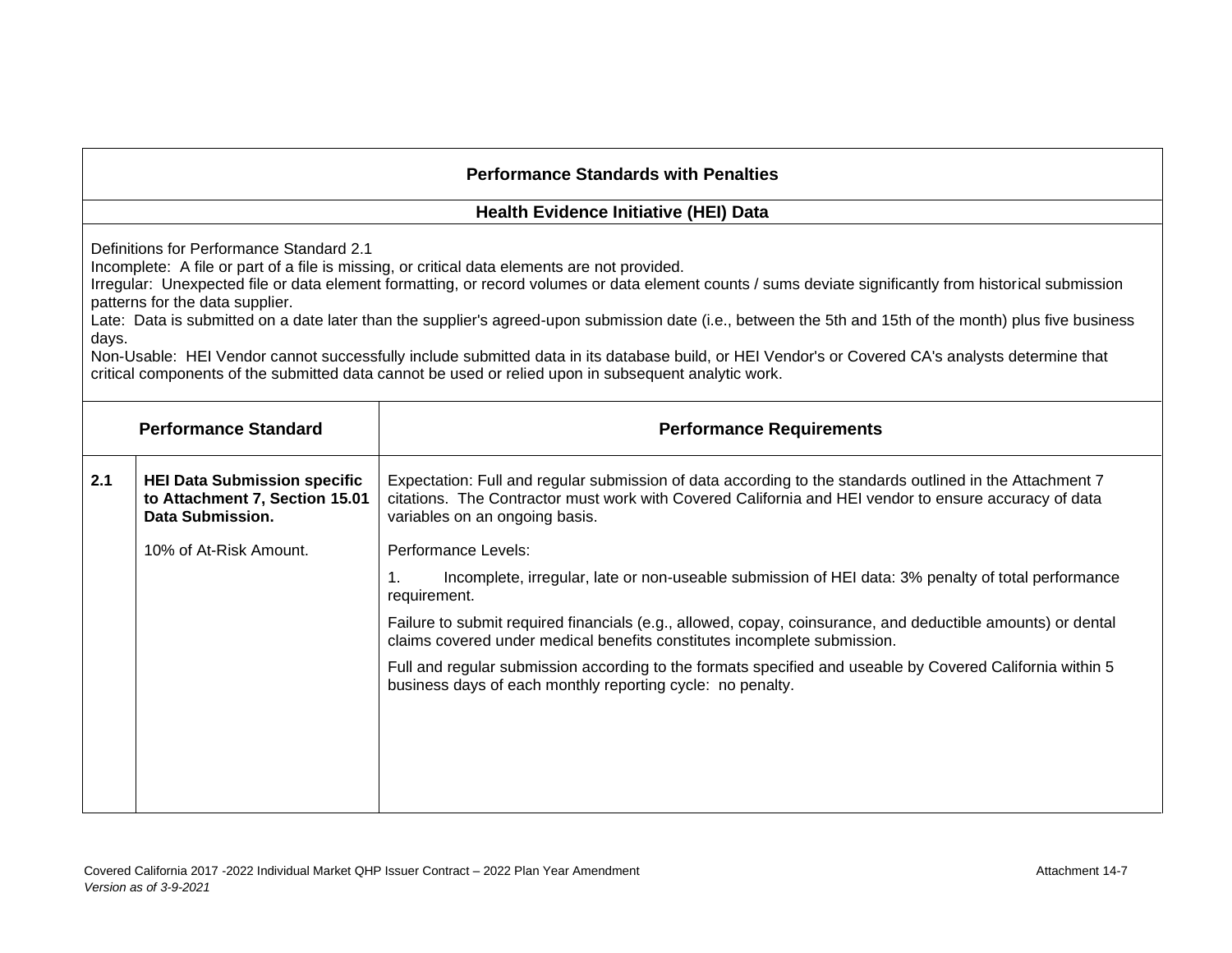2. Inpatient facility medical claim submissions for which the HEI Vendor cannot identify / match at least 95% of admissions to its Master Provider Index: 3% penalty of total performance requirement.

Submission meeting or surpassing the 95% identification / matching threshold: no penalty.

3. Professional medical and Rx claim submissions with provider taxonomy or type missing or invalid on more than 1% of records: 2% penalty of total performance requirement.

Submission meeting or surpassing the 99% populated and valid threshold: no penalty.

4. Enrollment or professional medical claim submissions with PCP NPI ID missing or invalid on more than 1% of records: 2% penalty of total performance requirement.

Submission meeting or surpassing the 99% populated and valid threshold: no penalty.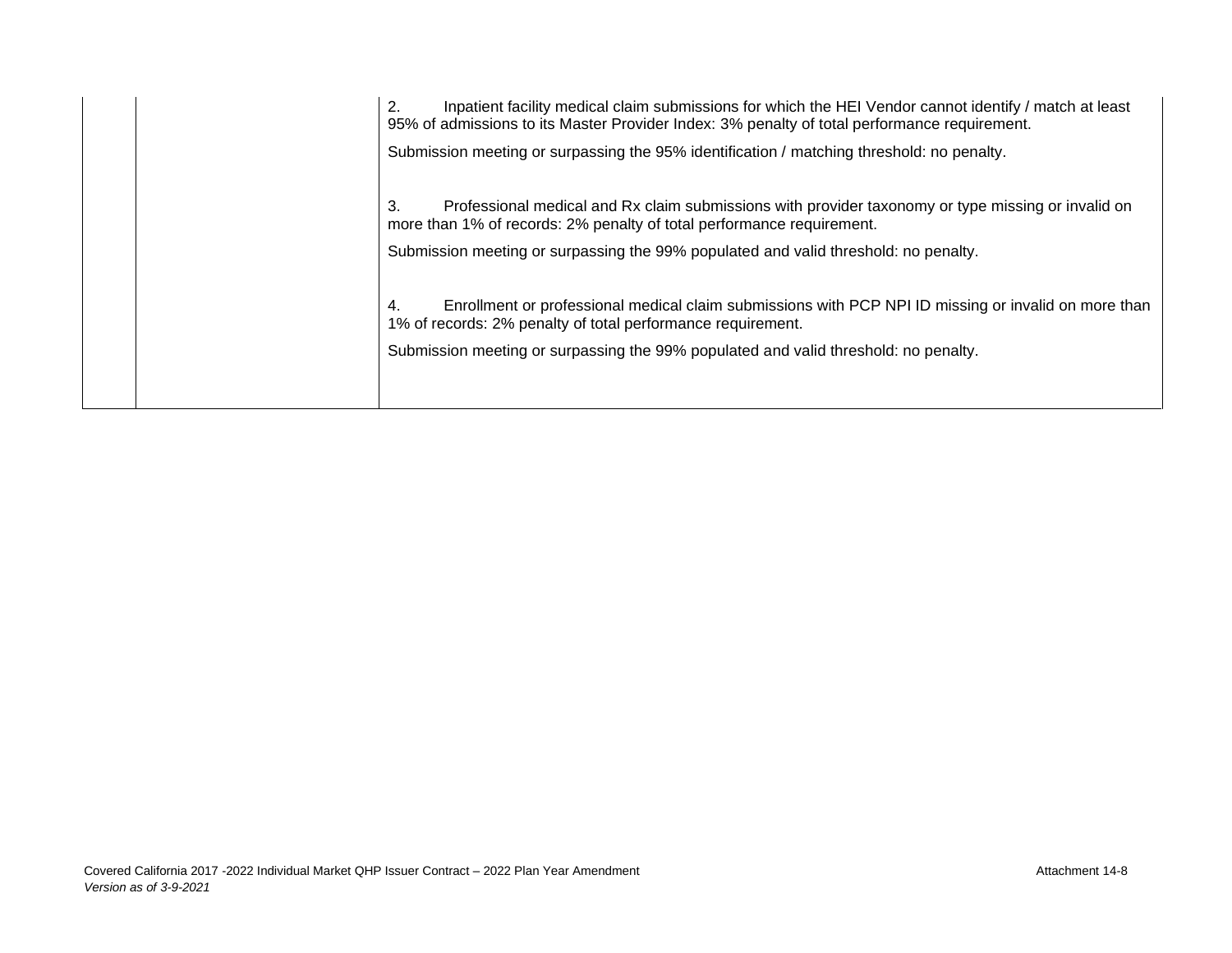#### **Quality, Network Management and Delivery System Standards**

The Parties may adjust, suspend, or add Performance Standards from time to time, upon written agreement of the parties, without an amendment to this contract.

90% of At-Risk Amount for Measurement Year 2022.

Covered California and Contractor shall work together to periodically review and adjust the specific measures consistent with any applicable Federal regulations. For Performance Standard 3.3b, mutually agreed upon performance goals will be pre-determined and documented in Contractor's Quality Improvement Strategy prior to the start of the performance year.

## **Performance Standards 3.1 and 3.2**

QHP Issuers are required by CMS annually to collect and submit third-party validated QRS measure data, for the previous measurement year that will be used by CMS to calculate QHP scores and ratings. These measures will be determined by CMS. Covered California will publicly report the QRS scores and ratings that are produced by CMS and reserves the right to produce additional QRS scores from the CMS data for public release. QRS scores are based on surveys of both individual market and Covered California for Small Business Enrollees for those products offered in both marketplaces. Performance penalties will be calculated using the PMPM for individual market only. The Contractor will still be subject to an assessment of penalty or no penalty for Measurement Year 2021 (Plan Year 2023 QRS) if Covered California issues a rating score and CMS does not issue a rating score (as was done for Measurement Year 2019 (Plan Year 2021 QRS). However, if neither Covered California or CMS issues a rating score, then the Contractor will not be subject to an assessment of penalty or no penalty.

**Performance Standard Performance Requirements**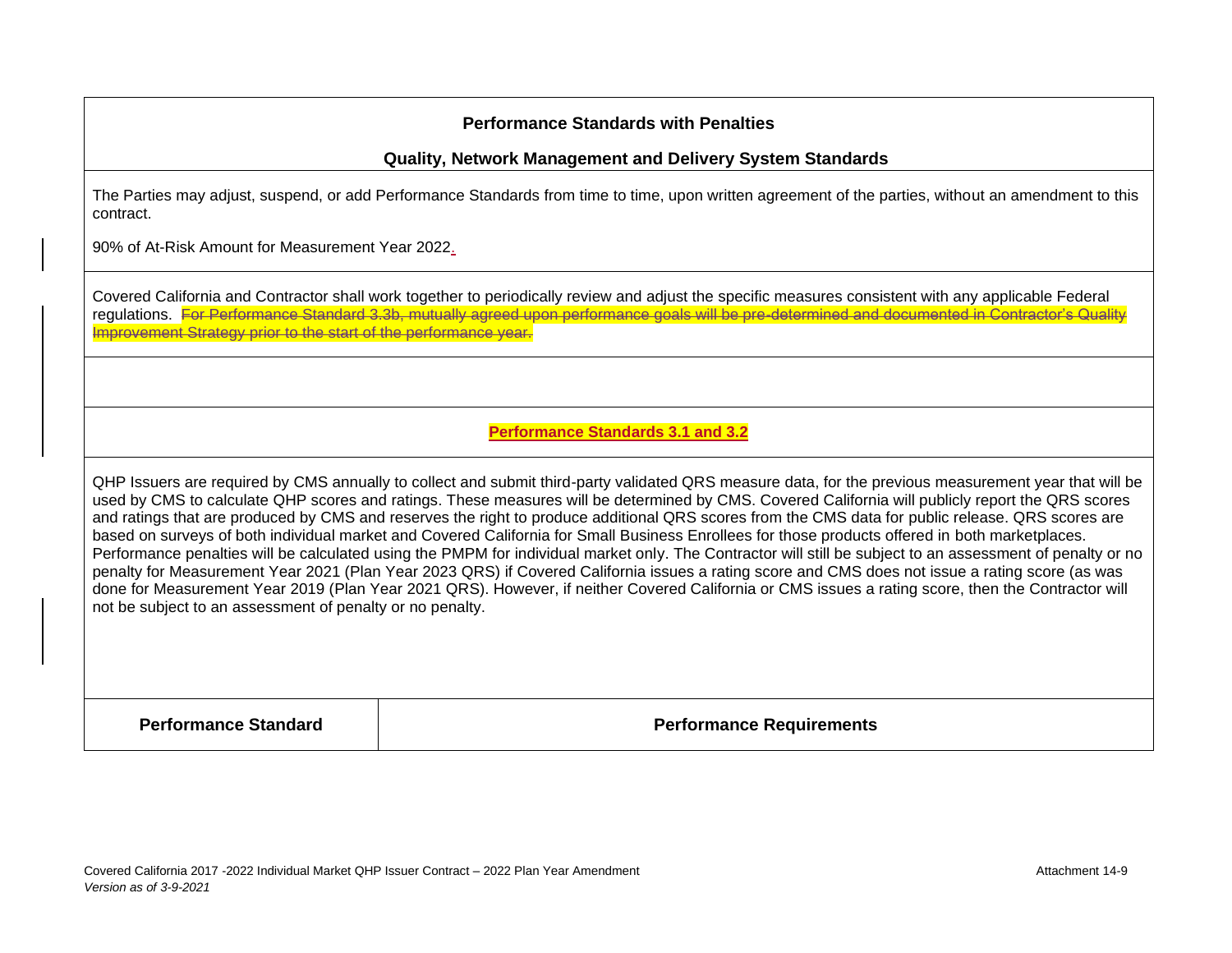| 3.1 | <b>Quality Rating System (QRS)</b><br>- QHP Clinical Quality<br><b>Management Summary</b><br><b>Indicator Rating</b><br>33.5% of At-Risk Amount | <b>Expectation: QHP Clinical Quality Management Summary Indicator Rating (product type reporting):</b><br>Performance Level: The rating score will be based on the QRS performance benchmarks supplied by CMS or<br>adjusted, as appropriate, by Covered California.<br>1-2 Stars: 33.5% performance penalty.<br>3-5 Stars: no penalty. |
|-----|-------------------------------------------------------------------------------------------------------------------------------------------------|-----------------------------------------------------------------------------------------------------------------------------------------------------------------------------------------------------------------------------------------------------------------------------------------------------------------------------------------|
| 3.2 | <b>Quality Rating System (QRS)</b><br><b>QHP Enrollee Experience</b><br><b>Summary Indicator Rating</b><br>16.5% of At-Risk Amount              | <b>Expectation: QHP Enrollee Experience Summary Indicator Rating (product type reporting):</b><br>Performance Level: The rating score will be based on the QRS performance benchmarks supplied by CMS or<br>adjusted, as appropriate, by Covered California.<br>1-2 Stars: 16.5% performance penalty.<br>3-5 Stars: no penalty.         |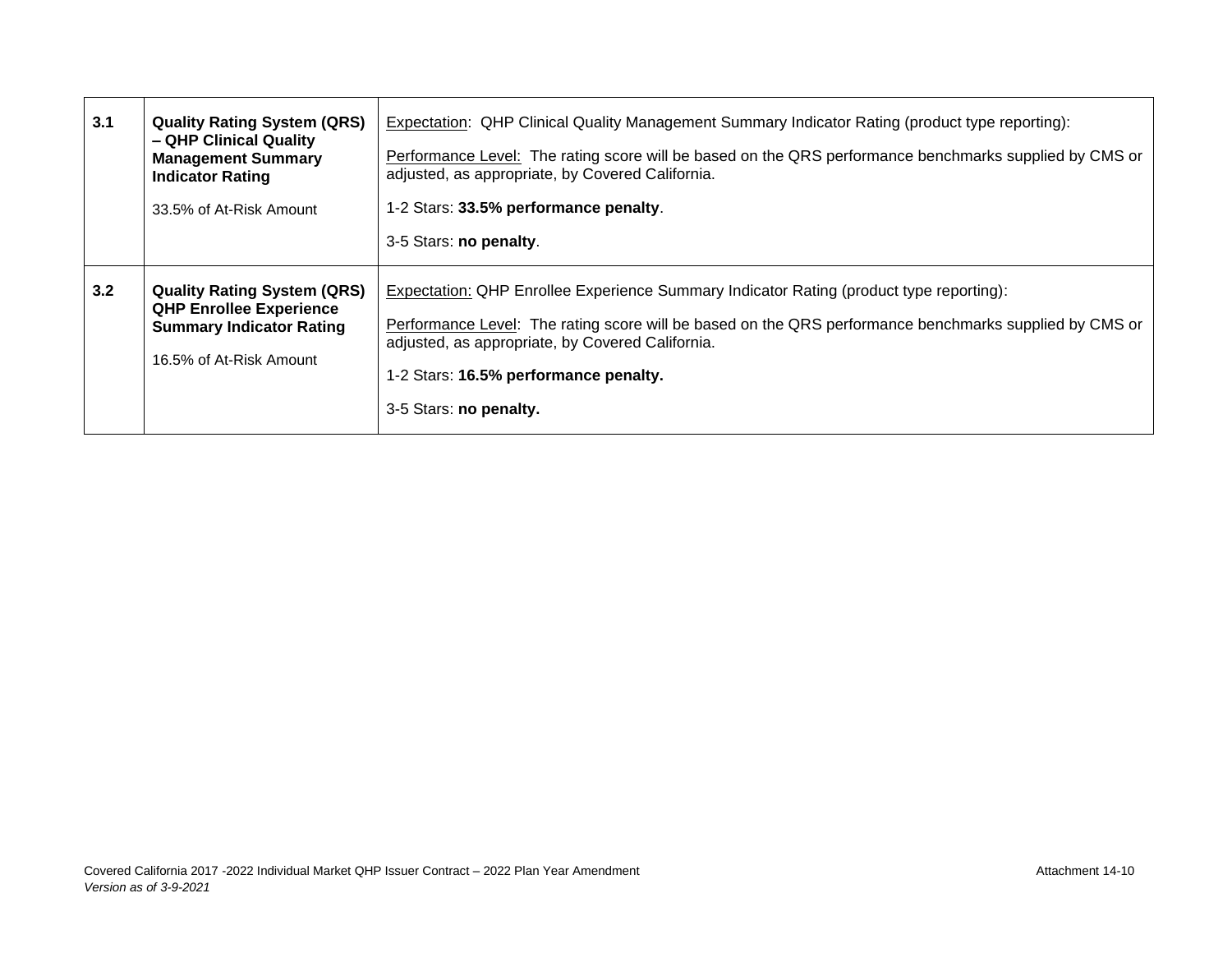# **Quality, Network Management and Delivery System Standards**

#### The Parties may adjust, suspend, or add Performance Standards from time to time, upon written agreement of the parties, without an amendment to this contract.

90% of At-Risk Amount for Measurement Year 2022 Covered California and Contractor shall work together to periodically review and adjust the specific measures consistent with any applicable Federal regulations. For Performance Standard 3.3b, mutually agreed upon performance goals will be predetermined and documented in Contractor's Quality Improvement Strategy prior to the start of the performance year.

Definitions for Performance Standards: 3.3 – 3.6 Measurement Year: The calendar year that activity being assessed is performed Reporting Year: The calendar year that performance data is reported to Covered California Assessment Year: The calendar year that performance data is evaluated, and Measurement Year performance level is determined

# **Performance Standard 3.3a)**

#### **3.3a) Reducing Health Disparities – Attachment 7, Article 1, Sections 1.01 and 1.02 – 7.5% of At-Risk Amount**

Contractor will meet the target of eighty percent (80%) enrollee self-reported race or ethnicity data for Covered California Enrollees by year-end 2022. Contractor must demonstrate compliance by including valid race and ethnicity attributes for at least 80% of Covered California Enrollees in its Healthcare Evidence Initiative (HEI) data submissions.

Please note the following specifications:

a. See list of acceptable standard values in separate methodology document.

b. "Other", "mixed", "multi-racial", etc. values do apply toward meeting the 80% race and ethnicity thresholds.

c. "Null", "blank", "missing", "unknown", "not reported", "decline to state", etc. values DO NOT apply toward meeting the 80% race and ethnicity thresholds.

|                                                |                                                                                 |                                                                | <b>Performance Requirements 3.3a)</b>                                                                |                                                                                                              |                                                                                                                   |
|------------------------------------------------|---------------------------------------------------------------------------------|----------------------------------------------------------------|------------------------------------------------------------------------------------------------------|--------------------------------------------------------------------------------------------------------------|-------------------------------------------------------------------------------------------------------------------|
| <b>Measurement Year</b><br>2017                | <b>Measurement Year</b><br>2018                                                 | <b>Measurement Year</b><br>2019                                | <b>Measurement Year</b><br>2020                                                                      | <b>Measurement Year</b><br>2021                                                                              | <b>Measurement Year 2022</b>                                                                                      |
| No Assessment for<br>Measurement Year<br>2017. | Expectation: Meet 2018<br>intermediate milestone<br>for self-reported racial or | Expectation: Meet<br>target of 80% self-<br>reported racial or | Expectation: Meet or<br>continue to meet target<br>of 80% self-reported<br>racial or ethnic identity | Expectation: Meet<br>or continue to meet<br>target of 80% self-<br>reported racial or<br>ethnic identity for | Expectation: Meet the<br>target of 80% self-<br>reported race or ethnic<br>identity for Measurement<br>Year 2022. |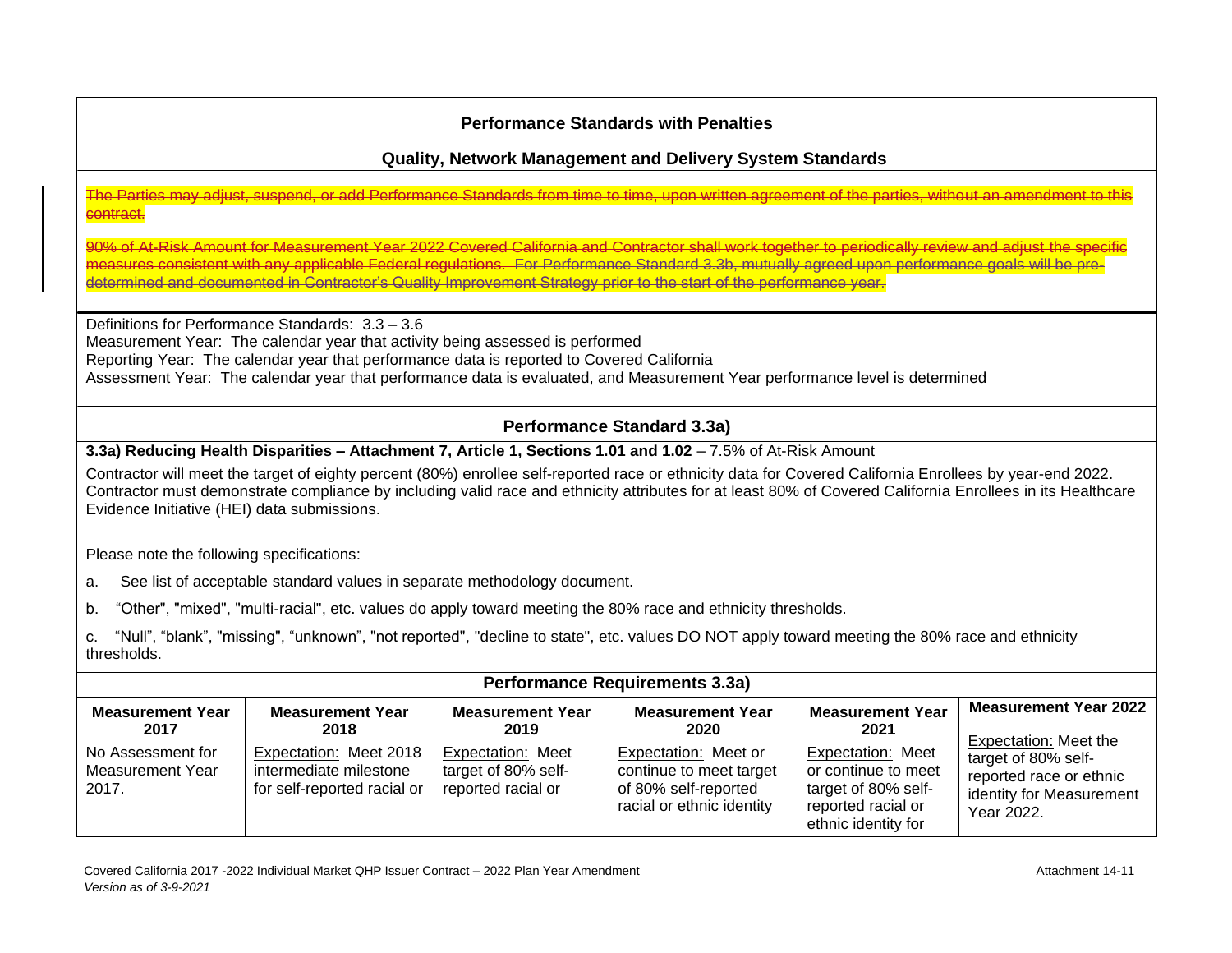|  | ethnic identify by the<br>end of 2018.<br>Performance Levels:<br>Contractor achieves no<br>improvement in self-<br>reported identity from<br>baseline: 2% penalty<br>Contractor shows<br>improvement in self-<br>reported identity, but<br>does not meet<br>incremental target by<br>end of 2018: No<br>penalty<br>Contractor achieves<br>incremental target for<br>self-reported identity by<br>end of 2018: 2% credit | ethnic identify by the<br>end of 2019.<br>Performance Levels:<br>Contractor achieves<br>no improvement in<br>self-reported identity<br>from 2018 and does<br>not meet 80% target:<br>2% penalty<br>Contractor achieves<br>improvement in self-<br>reported identity, but<br>does not meet 80%<br>target: No penalty<br>Contractor achieves<br>80% target for self-<br>reported identity by<br>end of 2019:<br>2% credit | for Measurement Year<br>2020.<br>Performance Levels:<br>Contractor does not<br>meet 80% target for self-<br>reported identity:<br>2% penalty<br>Contractor achieves<br>80% target for self-<br>reported identity: 2%<br>credit | Measurement Year<br>2021.<br>Performance Levels:<br>Contractor does not<br>meet 80% target for<br>self-reported<br>identity:<br>2% penalty<br>Contractor achieves<br>80% target for self-<br>reported identity:<br>2% credit | Performance Levels:<br>Contractor does not meet<br>80% target for self-<br>reported identity for<br>Covered California<br>Enrollees: 7.5% penalty<br>Contractor meets 80%<br>target for self-reported<br>identity for Covered<br>California Enrollees: no<br>penalty |
|--|-------------------------------------------------------------------------------------------------------------------------------------------------------------------------------------------------------------------------------------------------------------------------------------------------------------------------------------------------------------------------------------------------------------------------|-------------------------------------------------------------------------------------------------------------------------------------------------------------------------------------------------------------------------------------------------------------------------------------------------------------------------------------------------------------------------------------------------------------------------|--------------------------------------------------------------------------------------------------------------------------------------------------------------------------------------------------------------------------------|------------------------------------------------------------------------------------------------------------------------------------------------------------------------------------------------------------------------------|----------------------------------------------------------------------------------------------------------------------------------------------------------------------------------------------------------------------------------------------------------------------|
|--|-------------------------------------------------------------------------------------------------------------------------------------------------------------------------------------------------------------------------------------------------------------------------------------------------------------------------------------------------------------------------------------------------------------------------|-------------------------------------------------------------------------------------------------------------------------------------------------------------------------------------------------------------------------------------------------------------------------------------------------------------------------------------------------------------------------------------------------------------------------|--------------------------------------------------------------------------------------------------------------------------------------------------------------------------------------------------------------------------------|------------------------------------------------------------------------------------------------------------------------------------------------------------------------------------------------------------------------------|----------------------------------------------------------------------------------------------------------------------------------------------------------------------------------------------------------------------------------------------------------------------|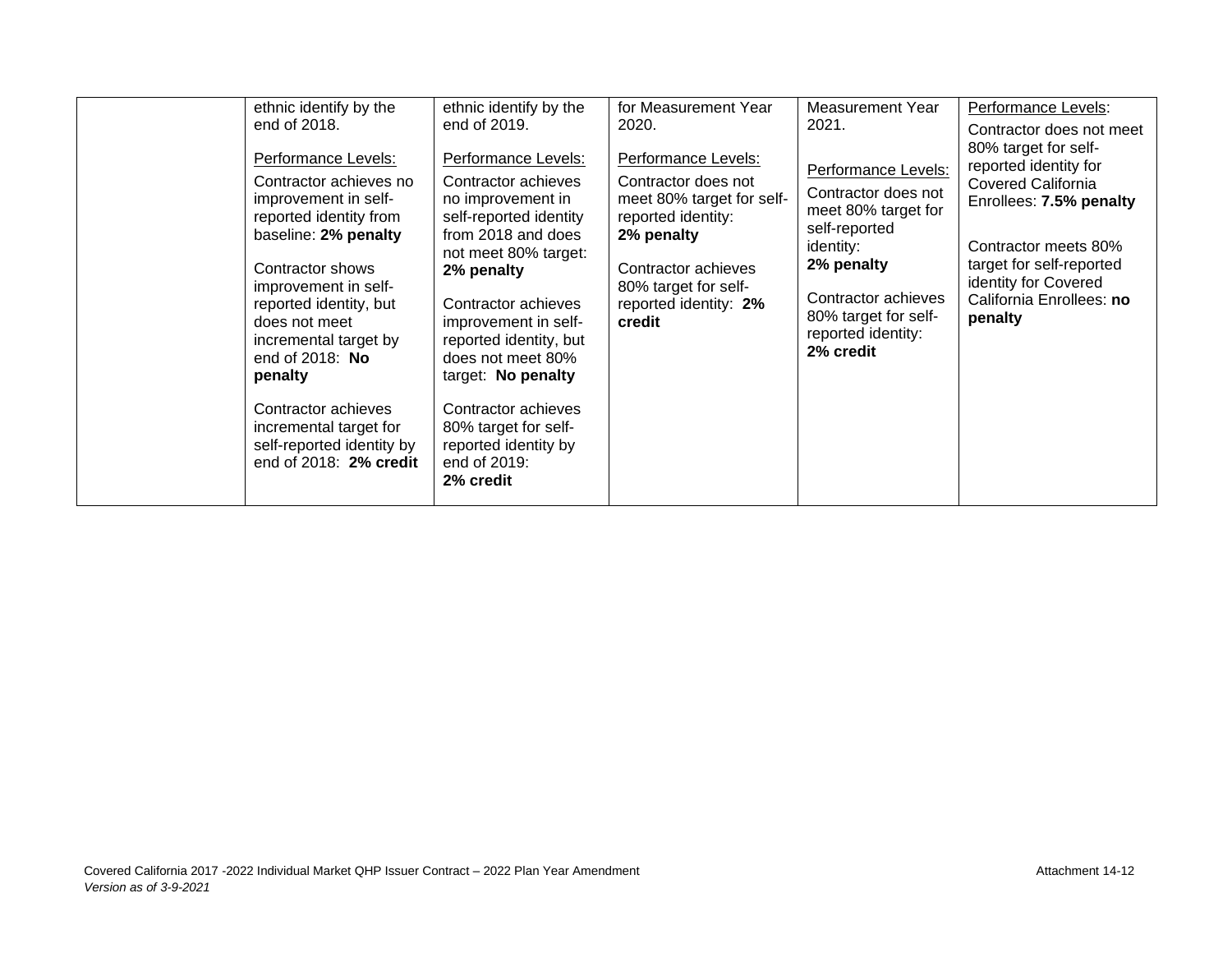#### **Quality, Network Management and Delivery System Standards**

### **Performance Standard 3.3b)**

#### **3.3b) Disparities Reduction Intervention – Attachment 7, Article 1, Sections 1.03** - 7.5% of At-Risk Amount

Contractor will show reduction of andemonstrate meaningful improvement for the selected disparity measure identified disparity for the intervention ed-population based on the mutually agreed upon intervention proposal and target improvement rate. To be in compliance, Contractor must report progress, including analysis of outcomes and potential to scale or replicate intervention, through submission of an acceptable and approved disparities intervention progress report reporting template. Covered California will assess Contractor's reduction in their disparity based on the submitted HEDIS measures sample per Article 1, Section 1.02.

## **Performance Requirements 3.3b)**

| <b>Measurement</b>       | <b>Measurement Year</b> | <b>Measurement Year</b>  | <b>Measurement Year</b>                                                                                                                                                                                                                                                                                                             | <b>Measurement Year</b>                                                                                                                                                                                                                                    | <b>Measurement Year 2022</b>                                                                                                                                                                                                                                                                                                                                  |
|--------------------------|-------------------------|--------------------------|-------------------------------------------------------------------------------------------------------------------------------------------------------------------------------------------------------------------------------------------------------------------------------------------------------------------------------------|------------------------------------------------------------------------------------------------------------------------------------------------------------------------------------------------------------------------------------------------------------|---------------------------------------------------------------------------------------------------------------------------------------------------------------------------------------------------------------------------------------------------------------------------------------------------------------------------------------------------------------|
| <b>Year 2017</b>         | 2018                    | 2019                     | 2020                                                                                                                                                                                                                                                                                                                                | 2021                                                                                                                                                                                                                                                       | Performance Levels:                                                                                                                                                                                                                                                                                                                                           |
| No Assessment for        | No Assessment for       | No Assessment for        | Performance Levels:                                                                                                                                                                                                                                                                                                                 | Performance Levels:                                                                                                                                                                                                                                        | Contractor submits                                                                                                                                                                                                                                                                                                                                            |
| Measurement Year<br>2017 | Measurement Year 2018   | Measurement Year<br>2019 | Contractor does not<br>select at least one<br>disparity measure for<br>reduction or does not<br>meet mutually agreed<br>upon milestone(s)<br>selected for the 2020<br>disparity reduction<br>target: 3% penalty<br>Contractor meets<br>mutually agreed upon<br>milestone(s) selected<br>for the 2020 disparity<br>target: 3% credit | Contractor does not<br>meet mutually agreed<br>upon milestone(s)<br>selected for the 2021<br>disparity reduction<br>target: 3% penalty<br>Contractor meets<br>mutually agreed upon<br>milestone(s) selected<br>for the 2021 disparity<br>target: 3% credit | progress reports AND<br><b>Contractor does not meet</b><br>easurable reduction<br>target improvement rate in<br>intervention population for<br>identified disparity<br>measure: 7.5% penalty<br><b>Contractor meets</b><br>measurable target<br>improvement rate i<br>intervention population<br>reduction for identified<br>disparity measure: no<br>penalty |

#### **Performance Standards 3.3c)**

**3.3c) Health Equity Capacity Building - Attachment 7, Article 1, Section 1.05** – 2% Credit

Contractor must achieve and maintain NCQA Multicultural Health Care Distinction (MHCD).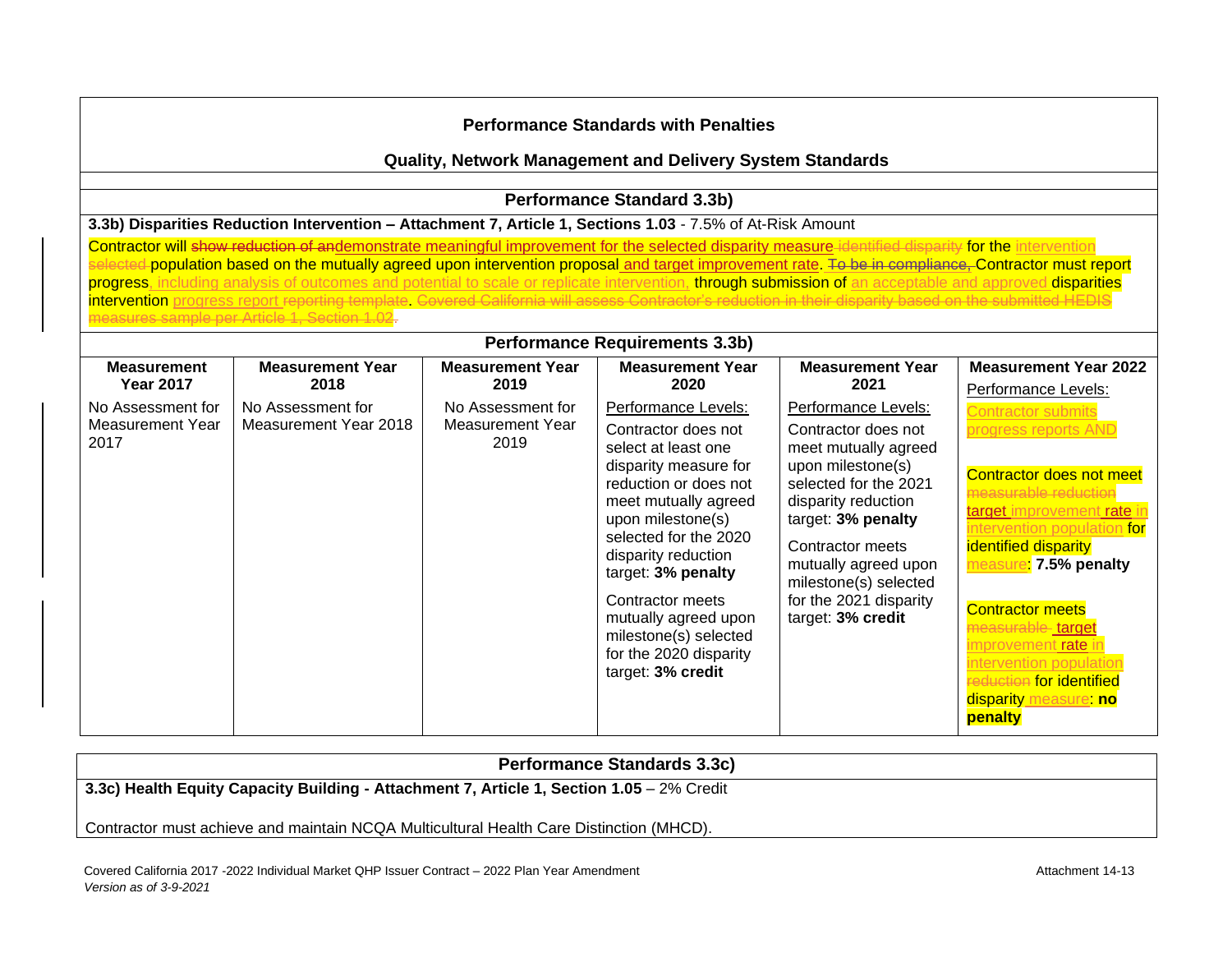#### **Performance Requirements3.3c) 3.3c)** Performance Level Contractor demonstrates *early* compliance of NCQA Multicultural Health Care Distinction (MHCD) attainment (by June December 30, 2022): 2% credit **Performance Standards with Penalties Quality, Network Management and Delivery System Standards Performance Standard 3.4 3.4 Primary Care – Attachment 7, Article 7, Section 7.04 -** HMO Products: 10% of At-Risk Amount PPO and EPO Products: 20% of At-Risk Amount Contractor describes a payment strategy for adoption and progressive expansion of primary care payment models that provide the revenue necessary for Primary Care Providers (PCPs) to adopt accessible, data-driven, team-based care. The Contractor must progressively expand the number and percent of primary care clinicians paid through the HCP LAN APM categories of population-based payment (Category 4) and alternative payment models built on fee for service structure such as shared savings (Category 3) and meet a minimum threshold by end of Plan Year 2022. Data from Measurement Year 2020 providing the percent of PCPs paid under the new payment strategy will be compared to Measurement Year 2019 data. Data from Measurement Year 2021 providing the percent of PCPs paid under the new payment strategy will be compared to Measurement Year 2020 data. Performance requirements differ by product. **Performance Requirements 3.4 Measurement Year 2017** Expectation: Describe payment strategy and begin re-contracting by end of Plan Year 2017 Performance Levels: Contractor does not provide description of payment strategy or reports no PCPs contracted based on **Measurement Year 2018** Expectation: Describe payment strategy and begin re-contracting by end of Plan Year 2018. Performance Levels: Contractor does not provide description of payment strategy or reports no PCPs contracted based on **Measurement Year 2019** Expectation: Describe payment strategy and begin re-contracting by end of Plan Year 2019. Performance Levels: Contractor does not provide description of payment strategy or reports no PCPs contracted based on **Measurement Year 2020** Expectation: Describe payment strategy and make further progress in re-contracting by end of Plan Year 2020. Performance Levels: Contractor reports no increase in the percentage of PCPs contracted under new payment strategy compared to **Measurement Year 2021** Expectation: Describe payment strategy and make further progress in recontracting by end of Plan Year 2021. Performance Levels: Contractor reports no increase in the percentage of PCPs contracted under new payment **Measurement Year 2022** Expectation: Contractor meets a minimum threshold of PCPs paid under HCP LAN APM Category 3 or Category 4 by end of Plan Year 2022. Performance Levels: HMO Products: **Contractor** demonstrates that 0 to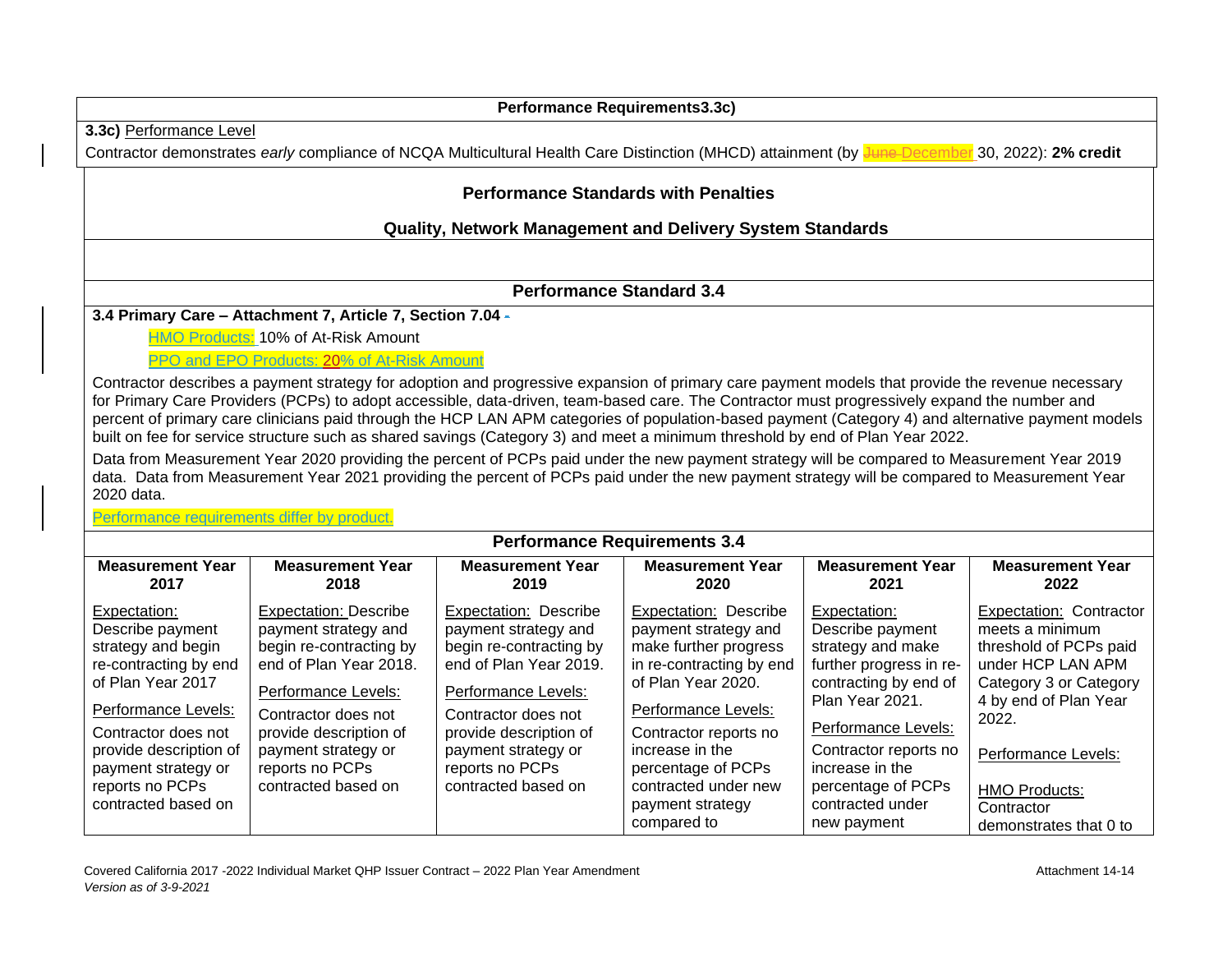| new payment<br>strategy: 3% penalty<br>Contractor provides<br>description of                                                                                                                                                                                                                         | new payment strategy:<br>3% penalty<br>Contractor provides<br>description of payment                                                                                                                                                                                                   | new payment strategy:<br>3% penalty<br>Contractor provides<br>description of payment                                                                                                                                                                                                   | <b>Measurement Year</b><br>2019: 3% penalty<br>Contractor reports an<br>increase of more than                                                                                                                                                                                                                                                         | strategy compared to<br><b>Measurement Year</b><br>2020: 3% penalty<br>Contractor reports an                                                                                                                                                                                                                                                                                  | <80% of PCPs are<br>contracted under HCP<br>LAN APM Category 3 or<br>Category 4: 10%                                                                                                                                                                                                                                         |
|------------------------------------------------------------------------------------------------------------------------------------------------------------------------------------------------------------------------------------------------------------------------------------------------------|----------------------------------------------------------------------------------------------------------------------------------------------------------------------------------------------------------------------------------------------------------------------------------------|----------------------------------------------------------------------------------------------------------------------------------------------------------------------------------------------------------------------------------------------------------------------------------------|-------------------------------------------------------------------------------------------------------------------------------------------------------------------------------------------------------------------------------------------------------------------------------------------------------------------------------------------------------|-------------------------------------------------------------------------------------------------------------------------------------------------------------------------------------------------------------------------------------------------------------------------------------------------------------------------------------------------------------------------------|------------------------------------------------------------------------------------------------------------------------------------------------------------------------------------------------------------------------------------------------------------------------------------------------------------------------------|
| payment strategy<br>and reports more<br>than 0% but less<br>than 10% of PCPs<br>contracted under<br>new payment<br>strategy: No penalty<br>Contractor provides<br>description of<br>payment strategy<br>and reports 10% or<br>more of PCPs<br>contracted under<br>new payment<br>strategy: 3% credit | strategy and reports<br>more than 0% but less<br>than 10% of PCPs<br>contracted under new<br>payment strategy: No<br>penalty<br>Contractor provides<br>description of payment<br>strategy and reports<br>10% or more of PCPs<br>contracted under new<br>payment strategy: 3%<br>credit | strategy and reports<br>more than 0% but less<br>than 10% of PCPs<br>contracted under new<br>payment strategy: No<br>penalty<br>Contractor provides<br>description of payment<br>strategy and reports<br>10% or more of PCPs<br>contracted under new<br>payment strategy: 3%<br>credit | 0% but less than 10%<br>in the percentage of<br>PCPs contracted under<br>new payment strategy<br>compared to<br><b>Measurement Year</b><br>2019: No penalty<br>Contractor reports an<br>increase of 10% or<br>more in the percentage<br>of PCPs contracted<br>under new payment<br>strategy compared to<br><b>Measurement Year</b><br>2019: 3% credit | increase of more<br>than 0% but less<br>than 10% in the<br>percentage of PCPs<br>contracted under<br>new payment<br>strategy compared to<br><b>Measurement Year</b><br>2020: No penalty<br>Contractor reports an<br>increase of 10% or<br>more in the<br>percentage of PCPs<br>contracted under<br>new payment<br>strategy compared to<br>Measurement Year<br>2020: 3% credit | penalty<br>Contractor<br>demonstrates that<br>between 80% and<br><90% of PCPs are<br>contracted under HCP<br>LAN APM Category 3 or<br>Category 4: 5%<br>penalty<br>Contractor<br>demonstrates that<br>between 90% and<br><40095% of PCPs are<br>contracted under HCP<br>LAN APM Category 3 or<br>Category 4: 2.5%<br>penalty |
|                                                                                                                                                                                                                                                                                                      |                                                                                                                                                                                                                                                                                        |                                                                                                                                                                                                                                                                                        |                                                                                                                                                                                                                                                                                                                                                       |                                                                                                                                                                                                                                                                                                                                                                               | Contractor<br>demonstrates that<br>$\geq 95 = 100\%$ of PCPs are<br>contracted under HCP<br>LAN APM Category 3 or<br>Category 4: - No<br>penalty                                                                                                                                                                             |
|                                                                                                                                                                                                                                                                                                      |                                                                                                                                                                                                                                                                                        |                                                                                                                                                                                                                                                                                        |                                                                                                                                                                                                                                                                                                                                                       |                                                                                                                                                                                                                                                                                                                                                                               | PPO and EPO<br>Products:<br>Contractor<br>demonstrates that 0 to<br><230% of PCPs are<br>contracted under HCP<br>LAN APM Category 3 or<br>Category 4: 4020%<br>penalty                                                                                                                                                       |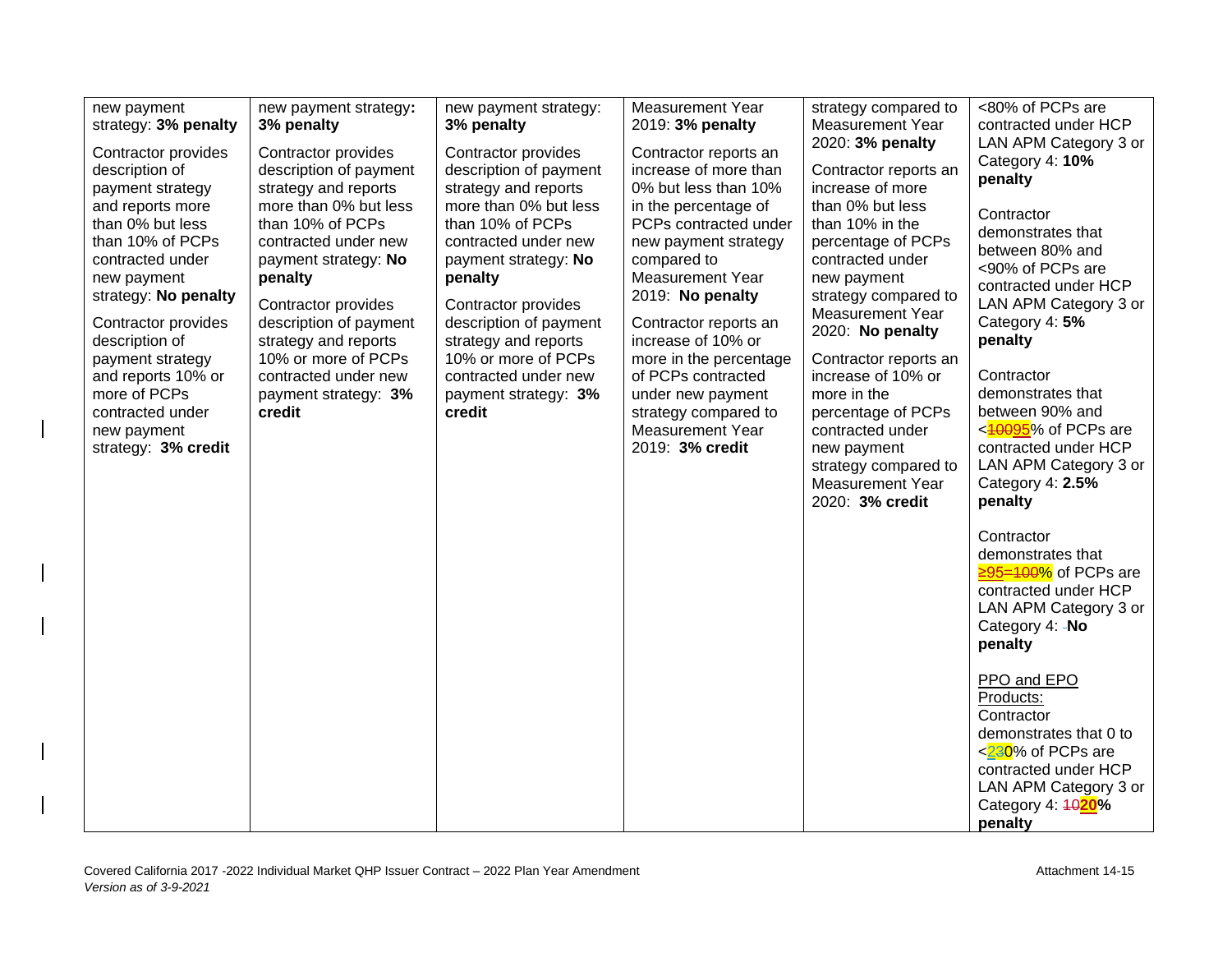|  |  | Contractor<br>demonstrates that<br>between 230% and<br><340% of PCPs are<br>contracted under HCP<br>LAN APM Category 3 or<br>Category 4:5 15%<br>penalty   |
|--|--|------------------------------------------------------------------------------------------------------------------------------------------------------------|
|  |  | Contractor<br>demonstrates that<br>between 340% and<br><450% of PCPs are<br>contracted under HCP<br>LAN APM Category 3 or<br>Category 4:2.5 10%<br>penalty |
|  |  | Contractor<br>demonstrates that<br>$\geq$ 450% of PCPs are<br>contracted under HCP<br>LAN APM Category 3 or<br>Category 4: - No<br>penalty                 |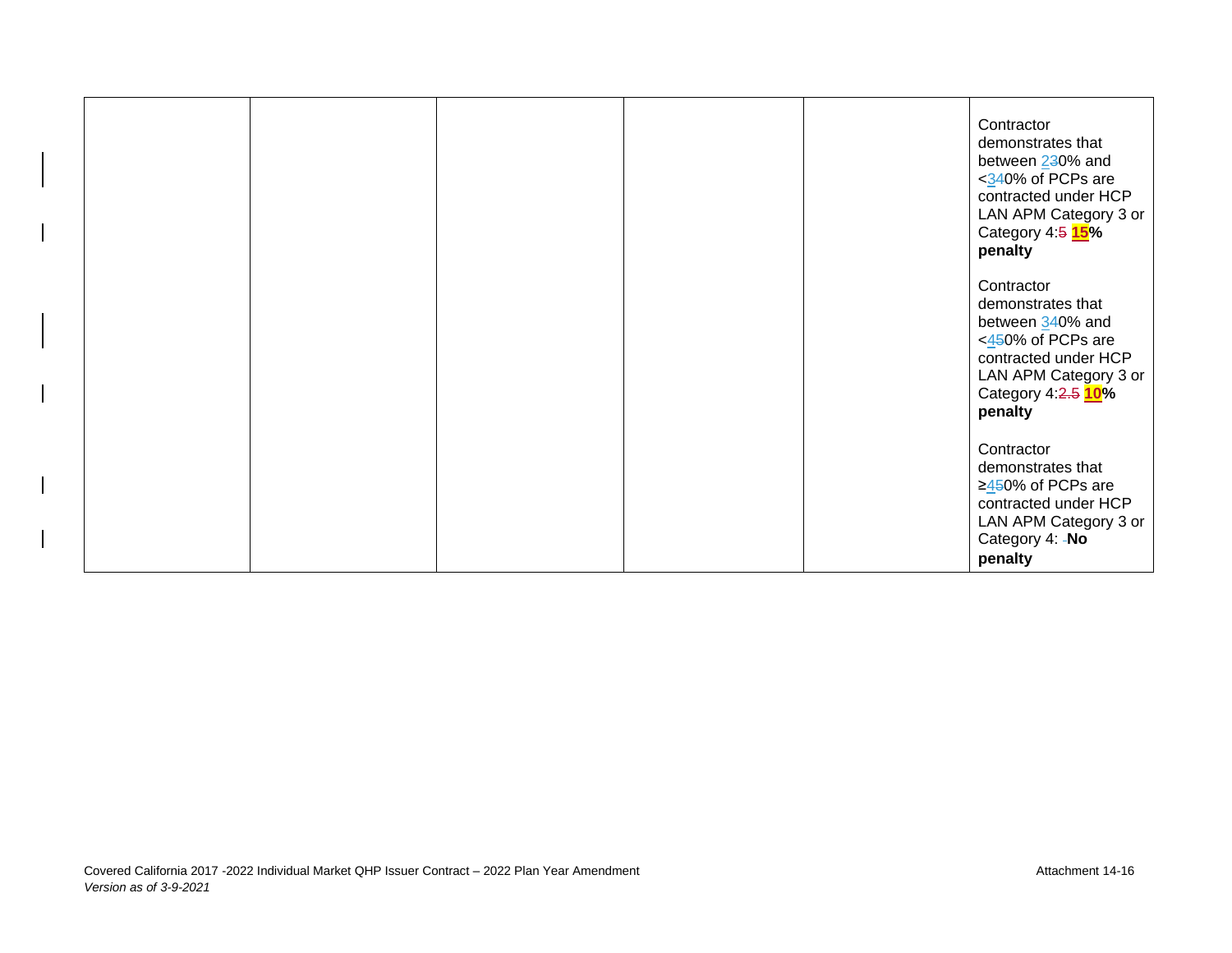|                                        |                                             |                                                                                                                                                                                                                                                                                                 | <b>Performance Standards with Penalties</b>                                                            |                                                                                                        |                                                                                                                                                                              |
|----------------------------------------|---------------------------------------------|-------------------------------------------------------------------------------------------------------------------------------------------------------------------------------------------------------------------------------------------------------------------------------------------------|--------------------------------------------------------------------------------------------------------|--------------------------------------------------------------------------------------------------------|------------------------------------------------------------------------------------------------------------------------------------------------------------------------------|
|                                        |                                             | <b>Quality, Network Management and Delivery System Standards</b>                                                                                                                                                                                                                                |                                                                                                        |                                                                                                        |                                                                                                                                                                              |
|                                        |                                             |                                                                                                                                                                                                                                                                                                 | <b>Performance Standard 3.5</b>                                                                        |                                                                                                        |                                                                                                                                                                              |
|                                        |                                             | 3.5 Accountable Care Organizations (ACOs) - Attachment 7, Article 8, Section 8.01 - 10% of At Risk Amount                                                                                                                                                                                       |                                                                                                        |                                                                                                        |                                                                                                                                                                              |
|                                        | HMO Products: 10% of At-Risk Amount         |                                                                                                                                                                                                                                                                                                 |                                                                                                        |                                                                                                        |                                                                                                                                                                              |
|                                        | PPO and EPO Products: 0% of At-Risk Amount  |                                                                                                                                                                                                                                                                                                 |                                                                                                        |                                                                                                        |                                                                                                                                                                              |
|                                        |                                             | Baseline identified from data reported in Measurement Year 2017 and 2018. Data from Measurement Year 2019 providing the percentage of Covered<br>California membership in ACOs will be compared to baseline reported. Data from Measurement Year 2020 will be compared to Measurement Year 2019 |                                                                                                        |                                                                                                        |                                                                                                                                                                              |
|                                        |                                             | data. Data from Measurement Year 2021 will be compared to Measurement Year 2020 data.                                                                                                                                                                                                           |                                                                                                        |                                                                                                        |                                                                                                                                                                              |
|                                        | Performance requirements differ by product. |                                                                                                                                                                                                                                                                                                 | <b>Performance Requirements 3.5</b>                                                                    |                                                                                                        |                                                                                                                                                                              |
| <b>Measurement</b><br><b>Year 2017</b> | <b>Measurement Year</b><br>2018             | <b>Measurement Year</b><br>2019                                                                                                                                                                                                                                                                 | <b>Measurement Year</b><br>2020                                                                        | <b>Measurement Year</b><br>2021                                                                        |                                                                                                                                                                              |
| No Assessment<br>for Plan Year<br>2017 | No Assessment for<br>Plan Year 2018         | <b>Expectation: Contractor</b><br>increases the<br>percentage of enrollment<br>in IHMs by the end of<br>2019.                                                                                                                                                                                   | Expectation:<br>Contractor increases<br>the percentage of<br>enrollment in ACOs by<br>the end of 2020. | Expectation:<br>Contractor increases<br>the percentage of<br>enrollment in ACOs by<br>the end of 2021. | <b>Measurement Year 2022</b><br><b>Expectation: Contractor</b><br>meets a minimum threshold<br>of enrollment in ACOs by<br>the end of Plan Year 2022.<br>Performance Levels: |

2019: **5% penalty**

2020: **5% penalty**

increase of more than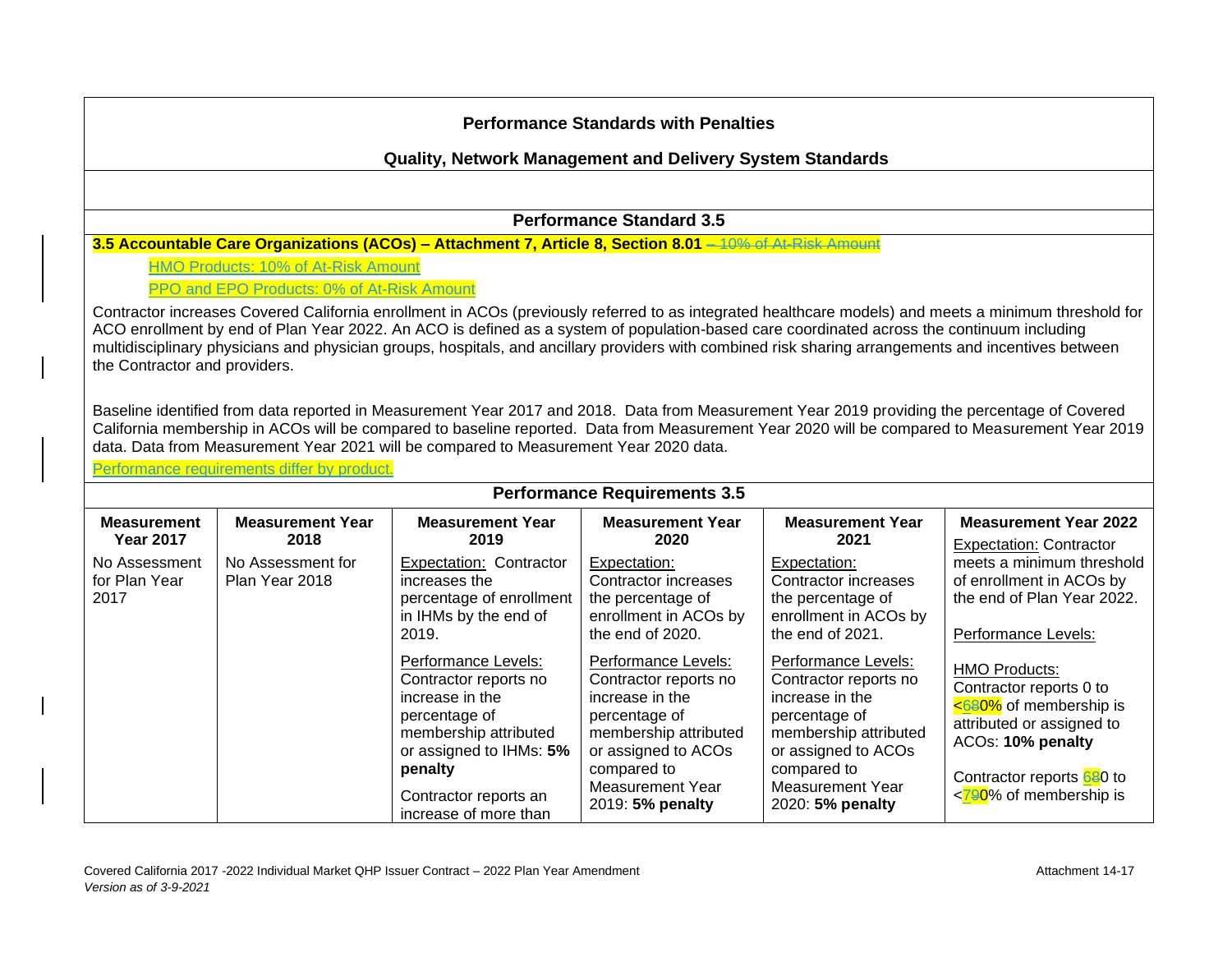|  | 0% but less than 10% in<br>membership attributed<br>or assigned to IHMs: No<br>penalty<br>Contractor reports an<br>increase of 10% or more<br>in membership | Contractor reports an<br>increase of more than<br>0% but less than 10%<br>in membership<br>attributed or assigned<br>to ACOs compared to<br><b>Measurement Year</b><br>2019: No penalty | Contractor reports an<br>increase of more than<br>0% but less than 10%<br>in membership<br>attributed or assigned<br>to ACOs compared to<br><b>Measurement Year</b><br>2020: No penalty | attributed or assigned to<br>ACOs: 5% penalty<br>Contractor reports 790 to<br>$<80400$ % of membership is<br>attributed or assigned to<br>ACOs: 2.5% Penalty<br>Contractor reports<br>≥80=100% of membership<br>is attributed or assigned to<br><b>ACOs: No penalty</b><br>PPO and EPO Products:<br><b>To be determined. Not</b><br>applicable. |
|--|-------------------------------------------------------------------------------------------------------------------------------------------------------------|-----------------------------------------------------------------------------------------------------------------------------------------------------------------------------------------|-----------------------------------------------------------------------------------------------------------------------------------------------------------------------------------------|-------------------------------------------------------------------------------------------------------------------------------------------------------------------------------------------------------------------------------------------------------------------------------------------------------------------------------------------------|
|--|-------------------------------------------------------------------------------------------------------------------------------------------------------------|-----------------------------------------------------------------------------------------------------------------------------------------------------------------------------------------|-----------------------------------------------------------------------------------------------------------------------------------------------------------------------------------------|-------------------------------------------------------------------------------------------------------------------------------------------------------------------------------------------------------------------------------------------------------------------------------------------------------------------------------------------------|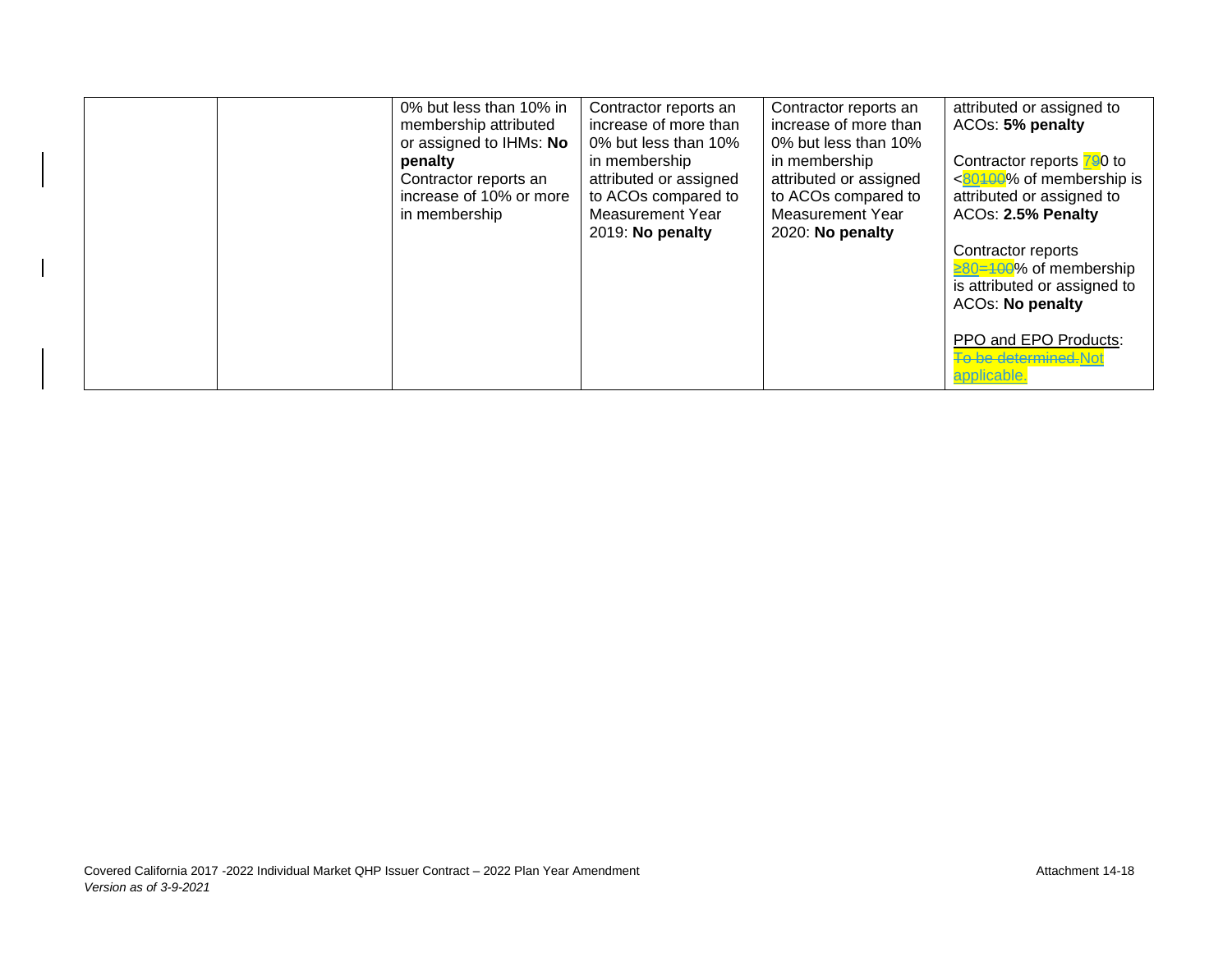## **Quality, Network Management and Delivery System Standards**

## **Performance Standard 3.6**

#### **3.6 Appropriate Use of C-Sections – Attachment 7, Article 10, Section 10.04** – 5% of At-Risk Amount

Contractor shall adopt a payment methodology progressively to include all contracted physicians and hospitals serving Enrollees, such that by year end 2022, payment is structured to support only medically necessary care and there is no financial incentive to perform C-sections. Smart Care California has outlined three payment strategies to align payment with medically necessary use of C-sections:

- i. Adopt a blended case rate payment for both physicians and hospitals;
- ii. Include a NTSV C-section metric in existing hospital and physician quality incentive programs; and
- iii. Adopt population-based payment models, such as maternity episode payment models.

Contractor shall report on its strategy and progress on adoption of the payment strategy annually.

| <b>Performance Requirements 3.6</b> |                    |                         |                         |                              |                                    |  |
|-------------------------------------|--------------------|-------------------------|-------------------------|------------------------------|------------------------------------|--|
| <b>Measurement</b>                  | <b>Measurement</b> | <b>Measurement Year</b> | <b>Measurement Year</b> | <b>Measurement Year 2021</b> | <b>Measurement Year 2022</b>       |  |
| <b>Year 2017</b>                    | <b>Year 2018</b>   | 2019                    | 2020                    | Expectation: All             | <b>Expectation:</b> All physicians |  |
| No Assessment                       | No Assessment for  | Expectation: All        | Expectation: All        | physicians and hospitals     | and hospitals are re-              |  |
| for Plan Year                       | Plan Year 2018     | physicians and          | physicians and          | are re-contracted with       | contracted with new payment        |  |
| 2017                                |                    | hospitals are re-       | hospitals are re-       | new payment structure by     | structure by the end of 2022.      |  |
|                                     |                    | contracted with new     | contracted with new     | the end of 2021.             | Performance Levels:                |  |
|                                     |                    | payment structure by    | payment structure by    | Performance Levels:          | Contractor demonstrates that       |  |
|                                     |                    | the end of 2019.        | the end of 2020.        | Contractor is unable to      | 0 to <25% of physicians and        |  |
|                                     |                    | Performance Levels:     | Performance Levels:     | demonstrate that >50% of     | 0 to <25% of hospitals have        |  |
|                                     |                    | Contractor is unable to | Contractor is unable to | physicians and >50% of       | been re-contracted to not          |  |
|                                     |                    | demonstrate that >33%   | demonstrate that >50%   | hospitals have been re-      | incentivize NTSV C-section:        |  |
|                                     |                    | of physicians and >33%  | of physicians and >50%  | contracted to not            | 5% penalty                         |  |
|                                     |                    | hospitals have been re- | hospitals have been re- | incentivize NTSV C-          |                                    |  |
|                                     |                    | contracted to not       | contracted to not       | section: 4.5% penalty        | Contractor demonstrates that       |  |
|                                     |                    | incentivize NTSV C-     | incentivize NTSV C-     | Contractor demonstrates      | between $25%$ and $<50%$ of        |  |
|                                     |                    | section: 4.5% penalty   | section: 4.5% penalty   | that $\geq 50\%$ to <80% of  | physicians and between 25%         |  |
|                                     |                    | Contractor              | Contractor              | physicians and ≥50% to       | and <50% of hospitals have         |  |
|                                     |                    | demonstrates that 33%   | demonstrates that       | <80% of hospitals have       | been re-contracted to not          |  |
|                                     |                    | to 66% of physicians    | ≥50% to <80% of         | been re-contracted to not    | incentivize NTSV C-section:        |  |
|                                     |                    | and hospitals have      | physicians and ≥50% to  |                              | 3% penalty                         |  |
|                                     |                    | been re-contracted to   | <80% of hospitals have  |                              |                                    |  |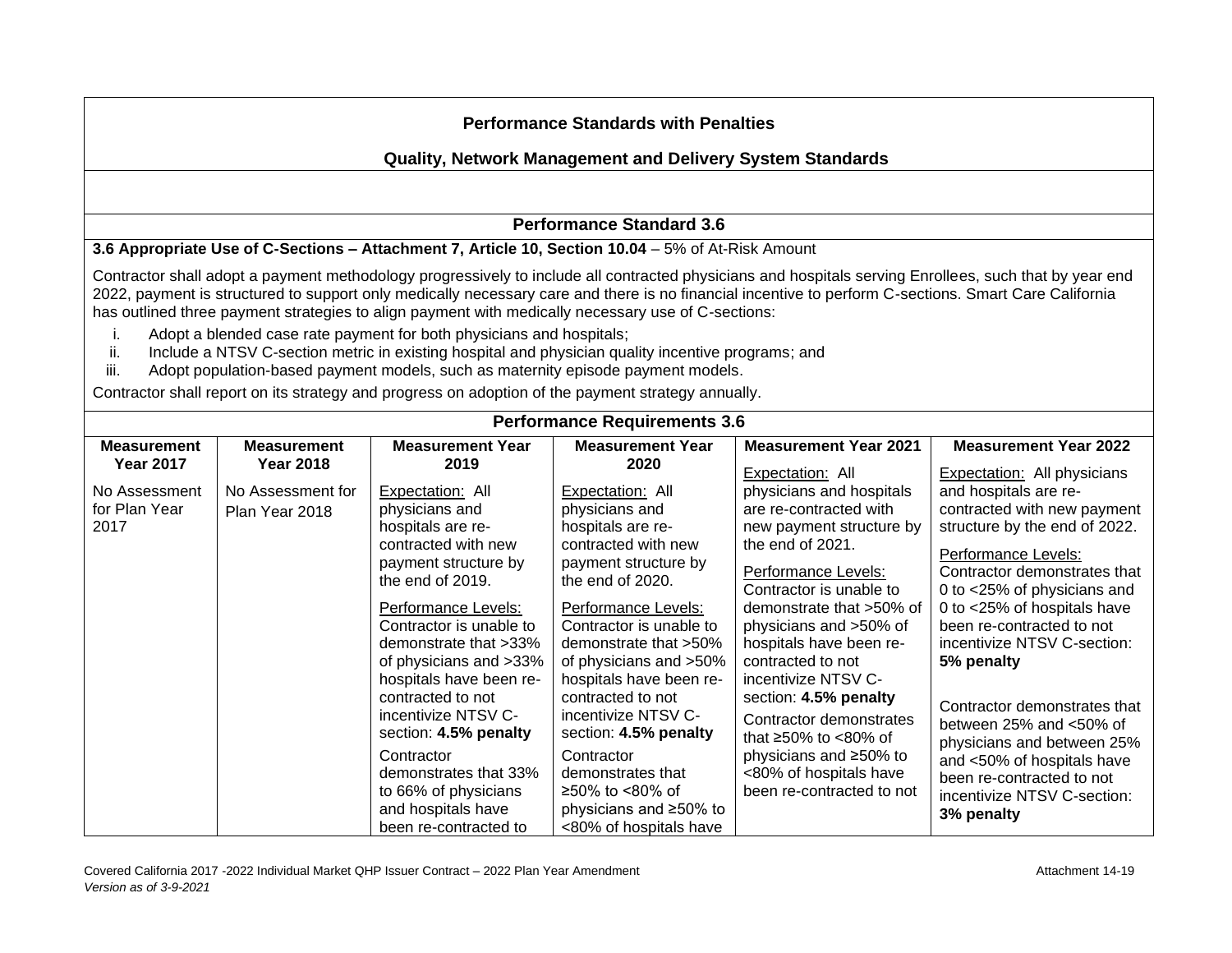|  | not incentivize NTSV C-<br>section: No penalty<br>Contractor<br>demonstrates that<br>>66% of physicians and<br>hospitals have been re-<br>contracted to not<br>incentivize NTSV C-<br>section: 4.5% credit | been re-contracted to<br>not incentivize NTSV C-<br>sections: No penalty<br>Contractor<br>demonstrates that<br>$\geq$ 80% of physicians and<br>hospitals have been re-<br>contracted to not<br>incentivize NTSV C-<br>sections: 4.5% credit | incentivize NTSV C-<br>sections: No penalty<br>Contractor demonstrates<br>that $\geq 80\%$ of physicians<br>and hospitals have been<br>re-contracted to not<br>incentivize NTSV C-<br>sections: 4.5% credit | Contractor demonstrates that<br>between 50% and $<$ 75% of<br>physicians and between 50%<br>and <75% of hospitals have<br>been re-contracted to not<br>incentivize NTSV C-section:<br>1.5% penalty<br>Contractor demonstrates that<br>≥75% of physicians and<br>≥75% hospitals have been<br>re-contracted to not<br>incentivize NTSV C-sections:<br>No penalty |
|--|------------------------------------------------------------------------------------------------------------------------------------------------------------------------------------------------------------|---------------------------------------------------------------------------------------------------------------------------------------------------------------------------------------------------------------------------------------------|-------------------------------------------------------------------------------------------------------------------------------------------------------------------------------------------------------------|----------------------------------------------------------------------------------------------------------------------------------------------------------------------------------------------------------------------------------------------------------------------------------------------------------------------------------------------------------------|
|--|------------------------------------------------------------------------------------------------------------------------------------------------------------------------------------------------------------|---------------------------------------------------------------------------------------------------------------------------------------------------------------------------------------------------------------------------------------------|-------------------------------------------------------------------------------------------------------------------------------------------------------------------------------------------------------------|----------------------------------------------------------------------------------------------------------------------------------------------------------------------------------------------------------------------------------------------------------------------------------------------------------------------------------------------------------------|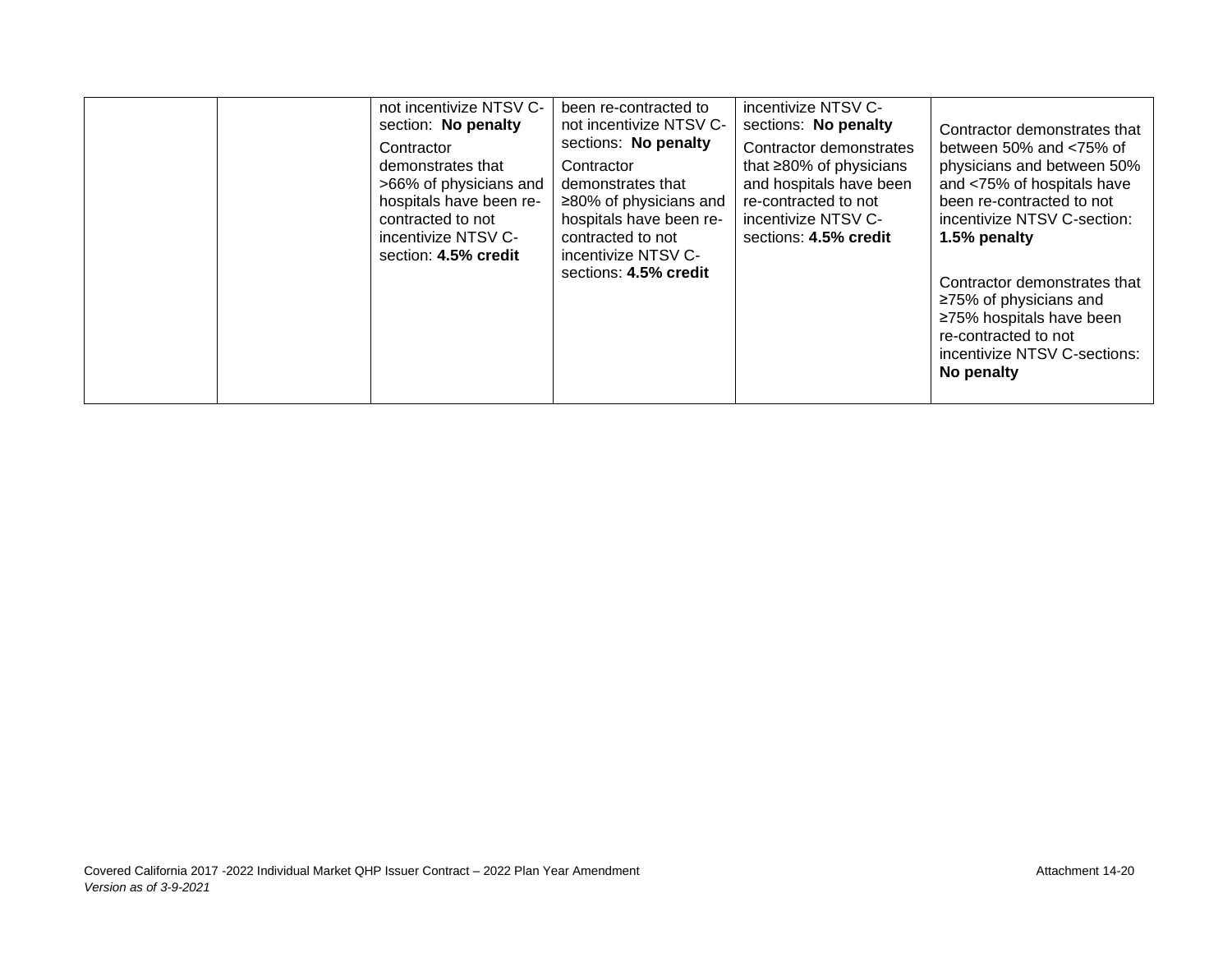## **Dental Quality Alliance (DQA) Pediatric Measure Set**

**Pilot Period:** January 1, 2021 – December 31, 2022

|     | <b>Measure</b>              | <b>Description</b>                                                                                                                                                                           | <b>Numerator</b>                                                                                                                                                              | <b>Denominator</b>                                                                                                                                                                                                                                   | <b>QDP</b><br><b>Performance</b><br>Rate       | <b>Expectation</b> |
|-----|-----------------------------|----------------------------------------------------------------------------------------------------------------------------------------------------------------------------------------------|-------------------------------------------------------------------------------------------------------------------------------------------------------------------------------|------------------------------------------------------------------------------------------------------------------------------------------------------------------------------------------------------------------------------------------------------|------------------------------------------------|--------------------|
| 4.1 | Utilization of<br>Services  | Percentage of all enrolled<br>children aged 0 - 1 who received<br>at least one dental service within<br>the reporting year.                                                                  | Unduplicated number of<br>enrolled children aged $0 - 1$<br>who received at least one<br>dental service.                                                                      | Unduplicated number of all<br>enrolled children aged .0 - 1                                                                                                                                                                                          | NUM/DEN                                        | 10%                |
| 4.2 | Utilization of<br>Services  | Percentage of all enrolled<br>children aged 2 - under age 19<br>who received at least one dental<br>service within the reporting year.                                                       | Unduplicated number of<br>enrolled children aged 2 -<br>under 19 who received at<br>least one dental service.                                                                 | Unduplicated number of all<br>enrolled children aged 2 -<br>under age 19.                                                                                                                                                                            | <b>NUM/DEN</b>                                 | 50%                |
| 4.3 | Oral<br>Evaluation          | Percentage of enrolled children<br>under age 19 who received a<br>comprehensive or periodic oral<br>evaluation within the reporting<br>year.                                                 | Unduplicated number of<br>enrolled children under age<br>19 who received a<br>comprehensive or periodic<br>oral evaluation as a dental<br>service.                            | Unduplicated number of<br>enrolled children under<br>age19.                                                                                                                                                                                          | <b>NUM/DEN</b>                                 | 50%                |
| 4.4 | Sealants in<br>10 year olds | Percentage of enrolled children,<br>who have ever received sealants<br>on a permanent first molar tooth:<br>(1) at least one sealant and (2) all<br>four molars sealed by 10th<br>birthdate. | Unduplicated number of<br>enrolled children who ever<br>received sealants on a<br>permanent first molar tooth:<br>(1) at least one sealant and<br>(2) all four molars sealed. | Unduplicated number of<br>enrolled children with their<br>10 <sup>th</sup> birthdate in measurement<br>year. Exclude children who<br>received treatment<br>(restorations, extractions,<br>endodontic, prosthodontic,<br>and other dental treatments) | NUM1/DEN;<br>NUM2/DEN<br>(after<br>exclusions) | 40%                |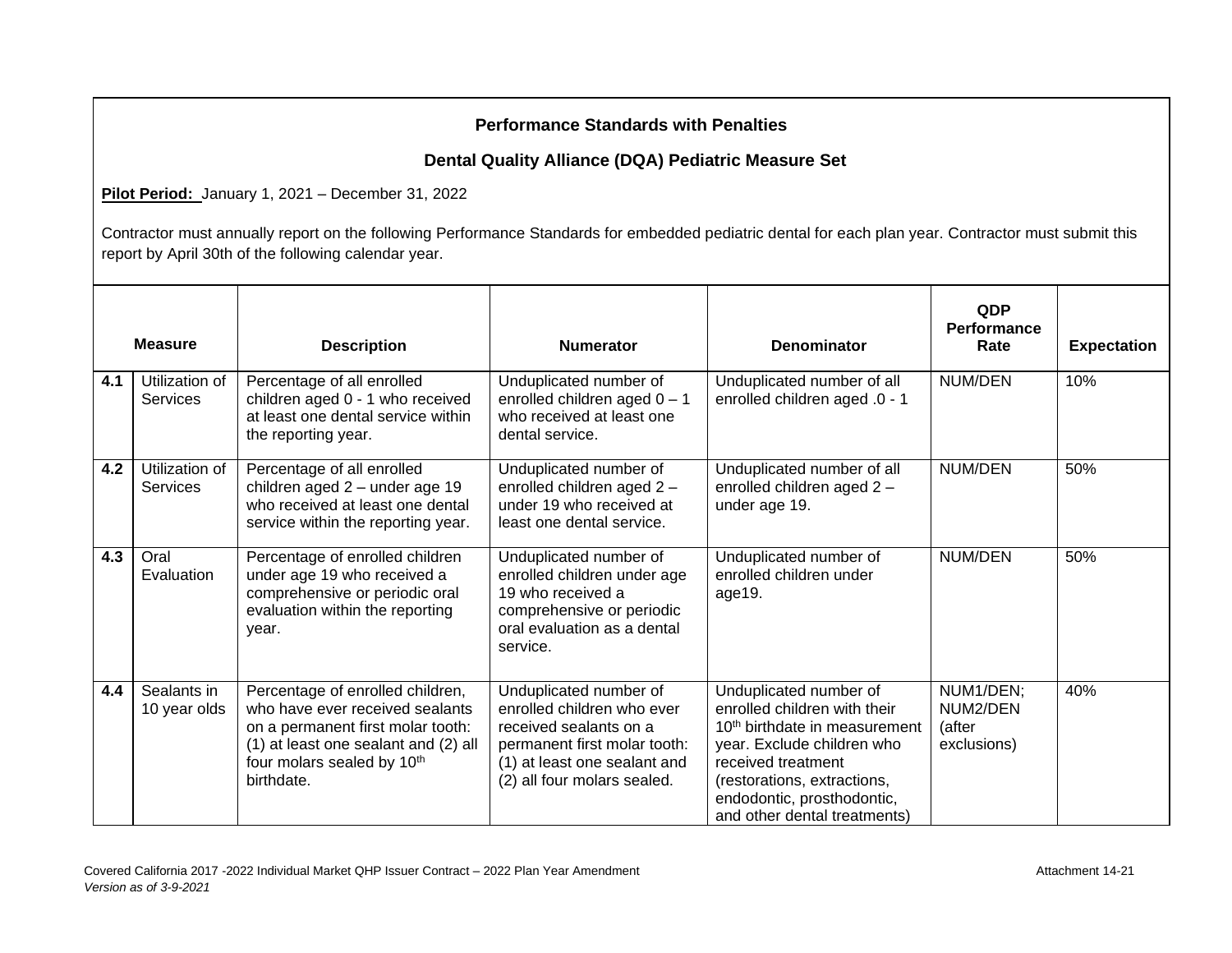## **Dental Quality Alliance (DQA) Pediatric Measure Set**

**Pilot Period:** January 1, 2021 – December 31, 2022

|     | <b>Measure</b>              | <b>Description</b>                                                                                                                                                                                  | <b>Numerator</b>                                                                                                                                                                  | <b>Denominator</b>                                                                                                                                                                                                                                                                                                                                          | <b>QDP</b><br><b>Performance</b><br>Rate       | <b>Expectation</b> |
|-----|-----------------------------|-----------------------------------------------------------------------------------------------------------------------------------------------------------------------------------------------------|-----------------------------------------------------------------------------------------------------------------------------------------------------------------------------------|-------------------------------------------------------------------------------------------------------------------------------------------------------------------------------------------------------------------------------------------------------------------------------------------------------------------------------------------------------------|------------------------------------------------|--------------------|
|     |                             |                                                                                                                                                                                                     |                                                                                                                                                                                   | on all four first permanent<br>molars in the 48 months prior<br>to the 10 <sup>th</sup> birthdate.                                                                                                                                                                                                                                                          |                                                |                    |
| 4.5 | Sealants in<br>15 year olds | Percentage of enrolled children,<br>who have ever received sealants<br>on a permanent second molar<br>tooth: (1) at least one sealant and<br>(2) all four molars sealed by the<br>$15th$ birthdate. | Unduplicated number of<br>enrolled children who ever<br>received sealants on a<br>permanent second molar<br>tooth: (1) at least one<br>sealant and (2) all four<br>molars sealed. | Unduplicated number of<br>enrolled children with their<br>15 <sup>th</sup> birthdate in measurement<br>year. Exclude children who<br>received treatment<br>(restorations, extractions,<br>endodontic, prosthodontic,<br>and other dental treatments)<br>on all four second permanent<br>molars in the 48 months prior<br>to the 15 <sup>th</sup> birthdate. | NUM1/DEN;<br>Num2/DEN<br>(after<br>exclusions) | 40%                |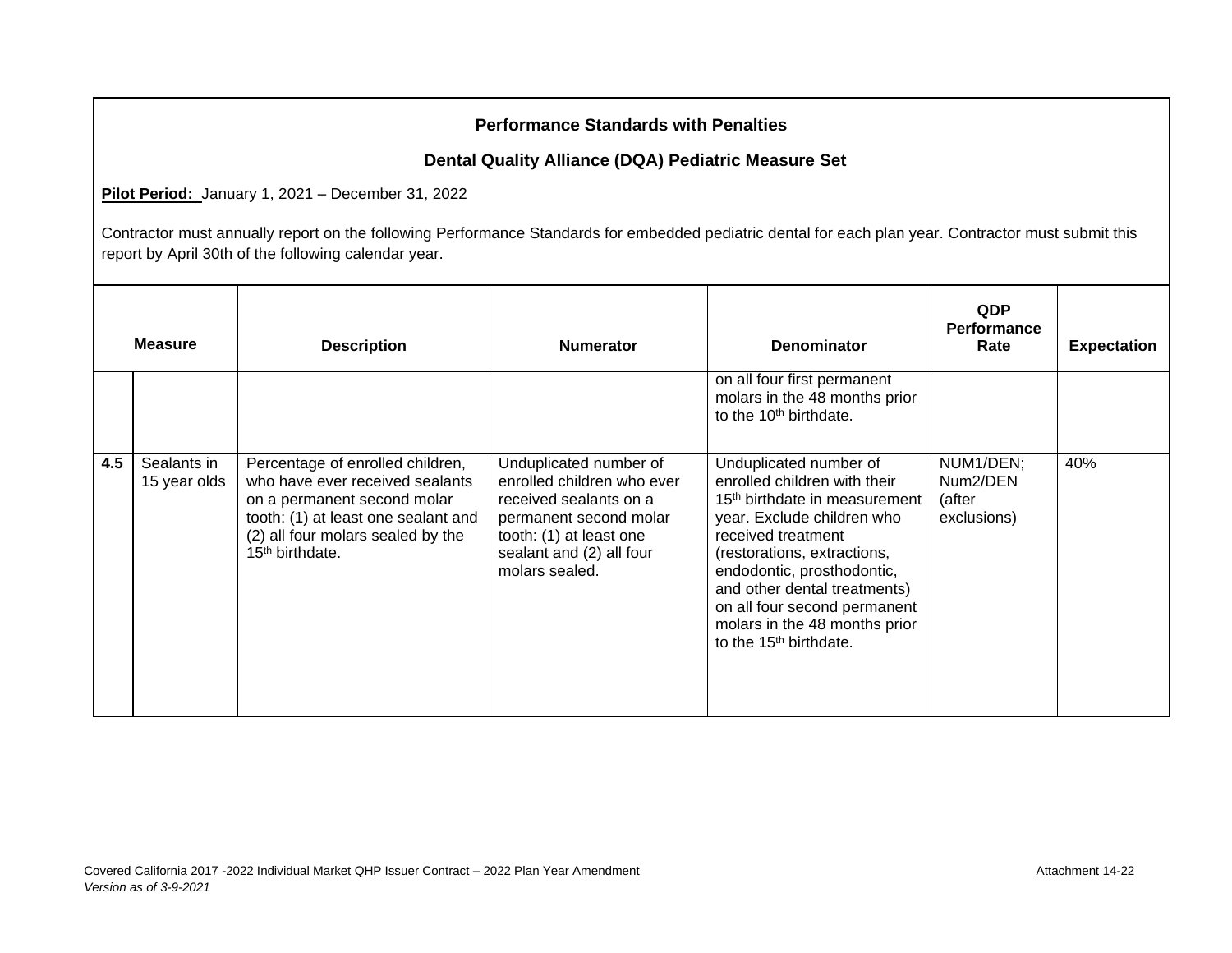## **Dental Quality Alliance (DQA) Pediatric Measure Set**

**Pilot Period:** January 1, 2021 – December 31, 2022

|     | <b>Measure</b>                                                                                              | <b>Description</b>                                                                                                                                                                                     | <b>Numerator</b>                                                                                                                                                                                             | <b>Denominator</b>                                                                                                | <b>QDP</b><br><b>Performance</b><br>Rate | <b>Expectation</b>                                |
|-----|-------------------------------------------------------------------------------------------------------------|--------------------------------------------------------------------------------------------------------------------------------------------------------------------------------------------------------|--------------------------------------------------------------------------------------------------------------------------------------------------------------------------------------------------------------|-------------------------------------------------------------------------------------------------------------------|------------------------------------------|---------------------------------------------------|
| 4.6 | <b>Topical</b><br>Fluoride for<br>Children at<br>Elevated<br><b>Caries Risk</b>                             | Percentage of enrolled children<br>aged 1-18 years who are at<br>"elevated" risk (i.e. "moderate" or<br>"high") who received at least 2<br>topical fluoride applications within<br>the reporting year. | Unduplicated number of<br>enrolled children aged 1-18<br>years who are at "elevated"<br>risk (i.e. "moderate" or<br>"high") who received at least<br>2 topical fluoride applications<br>as a dental service. | Unduplicated number of<br>enrolled children aged 1-18<br>years at "elevated" risk (i.e.<br>"moderate" or "high"). | NUM/DEN                                  | 50%                                               |
| 4.7 | Ambulatory<br>Care<br>Sensitive<br>Emergency<br>Department<br>Visits for<br>Dental<br>Caries in<br>Children | Number of emergency<br>department (ED) visits for caries-<br>related reasons per 100,000<br>member months for all enrolled<br>children.                                                                | Number of ED visits with<br>caries-related diagnosis<br>code among all enrolled<br>children.                                                                                                                 | All member months for<br>enrollees 0 through 18 years<br>during the reporting year.                               | (NUM/DEN) x<br>100,000                   | Monitoring<br>until claims<br>data is<br>received |